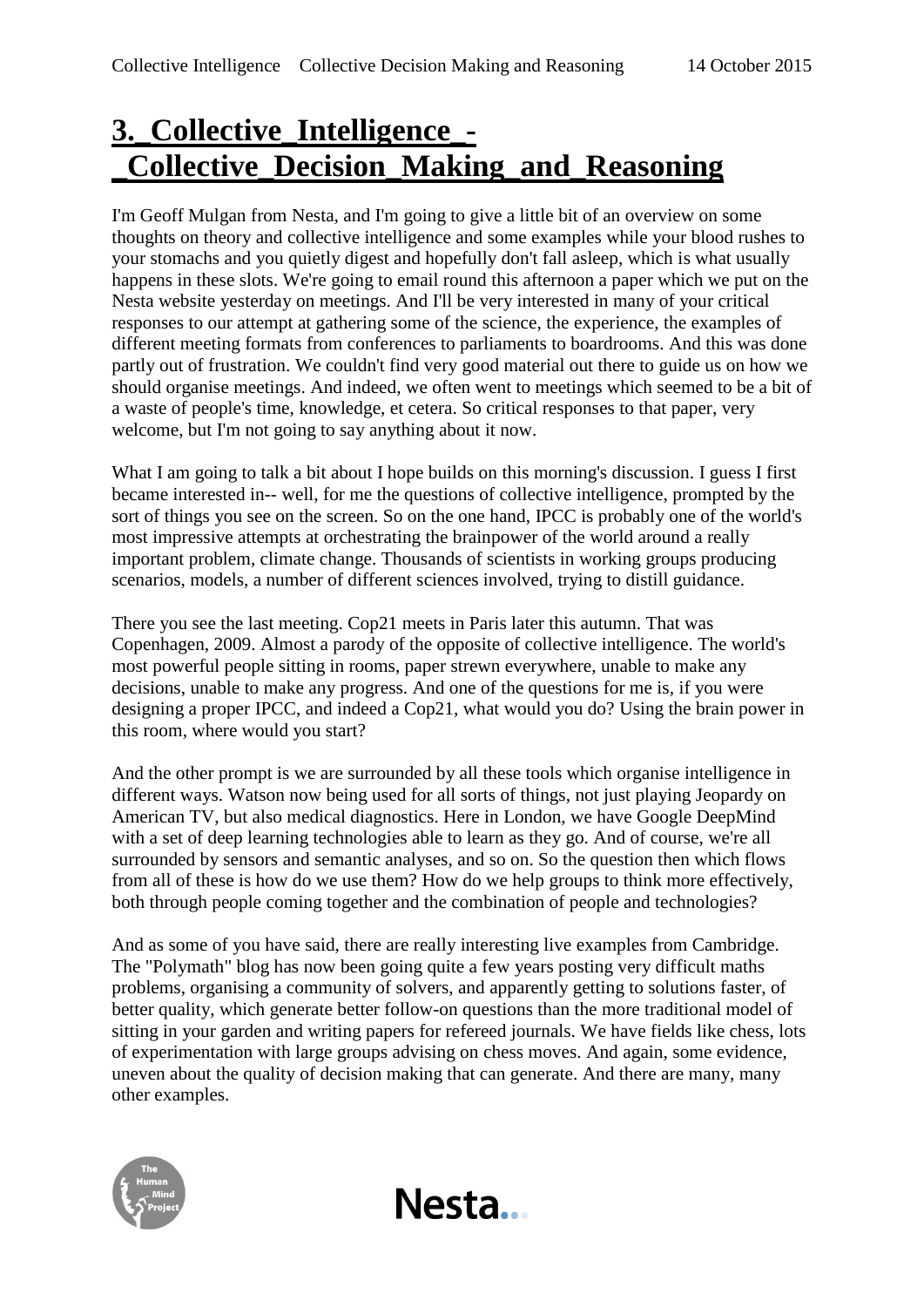But if you pose this question, the obvious issue is where do you look for the appropriate theories, the appropriate knowledge, the appropriate evidence to guide you to understand which of these is likely to be most effective or not? What advice would any of you give to the organisers in Paris this autumn? A year and a half ago, I published an academic journal article attempting a bit of some versions of an answer. And I'm just going to give two tiny elements of theory from that and then a few examples of practise. This is in Philosophy & Technology journal, which probably no one reads. But that's true of many academic journals.

And there are two basic frameworks which I try to use, and which I've found useful. One was quite crudely trying to break down some of the elements of collective intelligence and see how they function within the setting of-- it could be a small firm, it could be a university, it could be a charity or a government. How do they organise observation-- seeing, hearing, collecting data, and so on? How, prior to that, they generate operating models of the world into which to put that data? How do they attend, how do they analyse, how do they create new things which don't yet exist? How do they remember, how do they judge, and how do they exercise wisdom?

And even if you take a plumbing firm in a small town or university, it is actually quite easy to analyse their tools and methods for each of these functions. Usually, we find in almost any organisation great imbalances in terms of their ability to do some of these relative to others. The investment banks are a great example, which had invested enormous amounts of money in analysis and even memory, but almost nothing in wisdom and judgement, and therefore came rather badly unstuck. Technologies have completely transformed how we do observation, and some elements of analysis, but very little on creativity or again, judgement and wisdom and so on.

So this is one frame which I think is quite useful for disaggregating the things we're discussing. And the other, just try to think about the loops of intelligence which you see, again, in any real group, whether it's a family, a company a city, a government, or a firm, where we have at the lowest level fairly routine automated thinking. Perhaps if you're a professor marking papers, you know how to do it. Your mind can probably do it almost on automatic, or walking down the street, driving, all sorts of things.

And then you hit a trigger. Something doesn't quite work. Something's unexpected, something's surprising, and other kinds of thought come in. You take corrective actions in response to surprises. Further triggers force you to create new categories to understand the phenomena you're trying to understand. And this is one thing the human brain is very good at is category generation, computers much less good at. And then other things trigger metacorrective new ways of designing the whole intelligent system of, again, it could be a firm, a university, a government, and so on.

And each of these levels requires significantly more energy, significantly more time, and more complexity. And yet we recognise as intelligent groups which can do all of those things. Being hyper intelligent at routinised, automated, predictive functions, we do not think of as very intelligent, even though many institutions do that.

The Army was being talked about earlier-- William McNeill's Keeping Together in Time. Armies are very good at that sort of routine, automatic function, as are, indeed, Premier

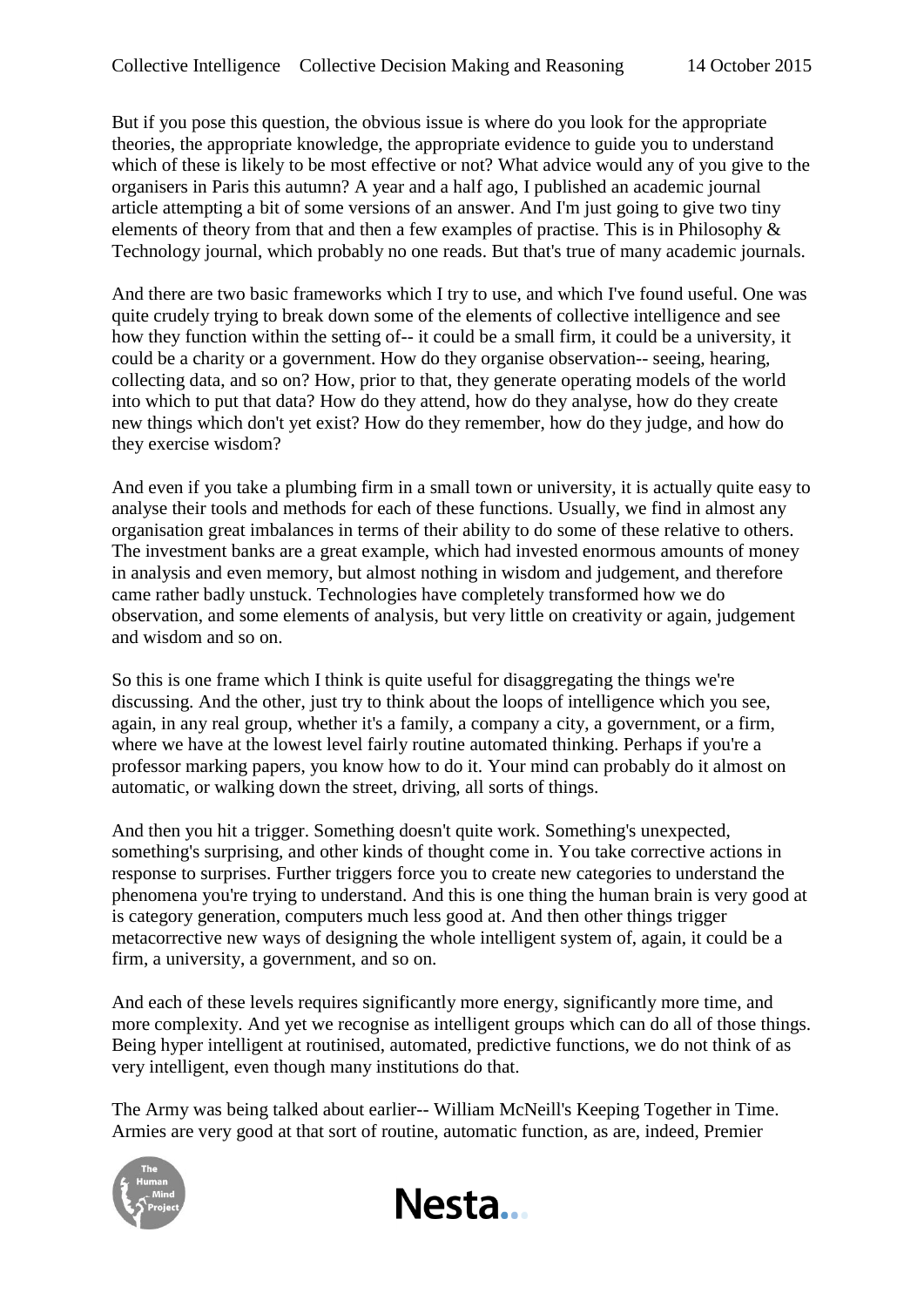League footballers if they've been getting on with each other. But then, when something goes wrong, you need a completely different kind of battle strategy. You need a very different kind of thinking to adapt. So that's, again, very crude little bit of theory, but one which I think is quite useful for thinking about real life examples.

So where to take that then? One of the things we've been trying to do here, just gather examples of really good and apparently successful collective intelligence under these different headings. So creativity, there are actually lots of examples now of tools for harnessing creative problem solving on a very large scale.

This is Kaggle, which does it for data scientists, posing problems and allowing anyone to come up with solutions. One of their first solvers was a teenager in Mongolia who would never normally have been found as a solver. Most of the work is still quite individualised, but there's a whole host of platforms bringing teams together. And indeed, our Centre for Challenge Prizes here at Nesta structures both the posing of problems, individual solutions, but also bringing together teams, often of people who haven't met, to work collaboratively on problem solving. And I think these are much more effective for certain kinds of problem solving than traditional methods.

Then there's observation. We've, again, both funded and published a lot on new methods of seeing the world. This one is Peta Jakarta, citizen-generated flood data to help a city know itself, to know where there are problems, where there are resources. And every time there's a disaster now, from Haiti to Nepal, a lot of these citizen-generated data services essentially orchestrate collective intelligence far beyond what the state can do. And if you're interested, we publish lots of examples of these, which seem to work very cheap, generally quite effective at improving observation.

Analysis is a bit more complicated. Earlier this year, we published a thing looking at social needs and problems through citizens' advice bureaus and new ways of combining patterns of what are making people unhappy, are causing problems, and then analysing those data in different ways to help responses. And this example, which will be being shown in London in a few days' time, is a New York predictive algorithm for fires. 60 factors gathered in an algorithm to predict which buildings will burn down, so the fire service can target those buildings to prevent fires, rather than going to put the fires out. Predictive algorithms widely used now in primary health care probation, all sorts of fields, and clearly enhancing collective intelligence of all kinds, especially if they then get a data loop back and learn over time.

Memory is another really interesting one. We host here a thing called the Alliance for Useful Evidence, which gathers together with what work centres-- the memory of fields like teaching or policing. This is a very different one from last year for the centenary of the First World War, which was Historypin, which tried to aggregate on online platforms memories, in terms of writing or photographs or film of the First World War. Completely different approach to a museum, but again it's a collective intelligence approach to collective memory. And there are a lot of other examples of that kind.

And then judgement. We talked earlier today about democracy and politics. The dissent programme, which we've been running here from Nesta, has been trialling these democracy civic participation tools in Barcelona, Reykjavik, Helsinki, Madrid. And it is possible to see

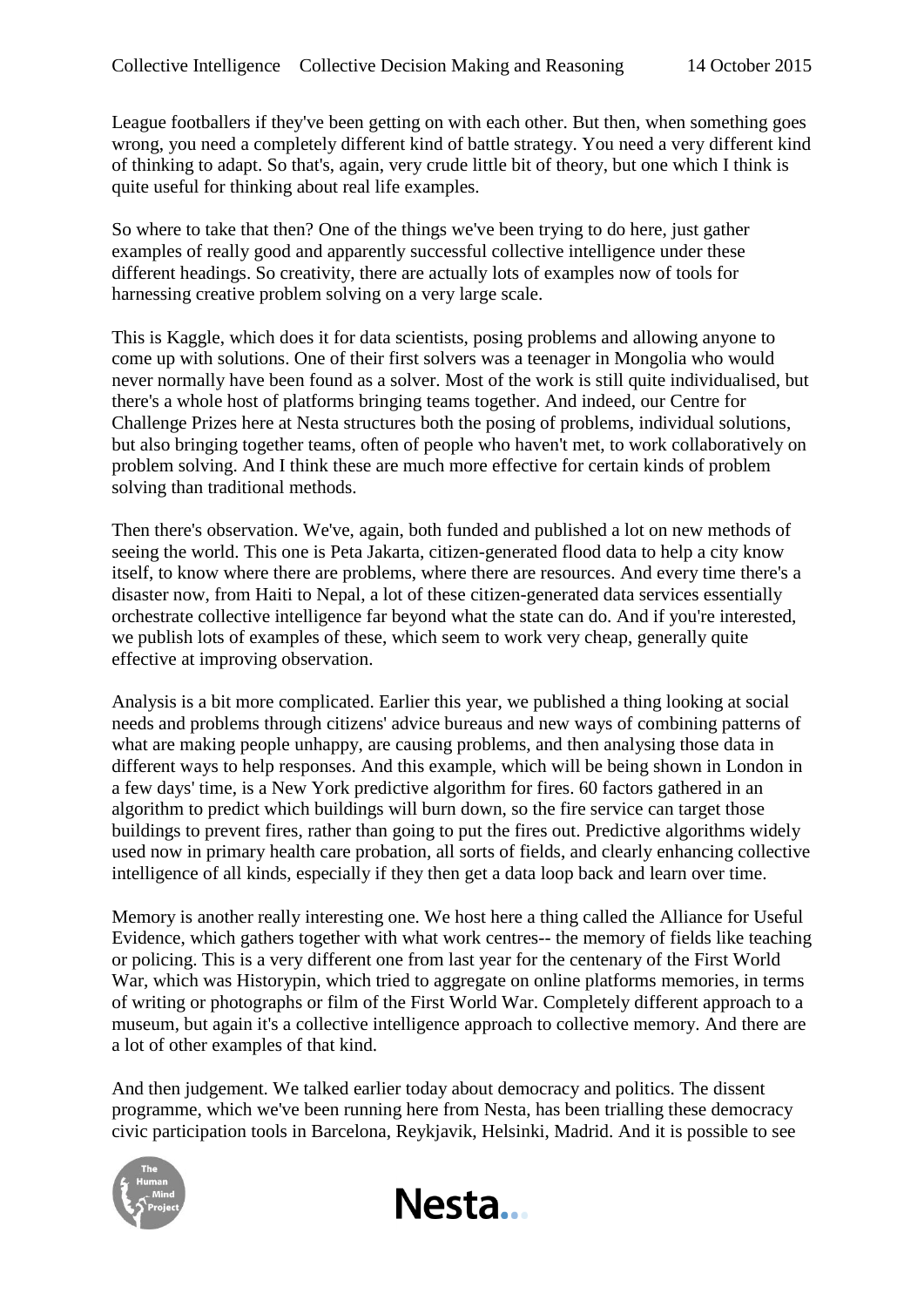in each of these a very different way in which the citizens of a city can take part in nominating problems, generating solutions, commenting on policy, seeing things through into implementation. And in political parties like Podemos, we see a very different way of organising the collective intelligence of members.

We're not short of examples now. Almost none of these existed four or five years ago. What we are short of is really good scrutiny, analysis, and interpretation of their elements of intelligence, and of their first, second, and third loops, when they hit surprises and things don't work and so on.

The other space we're trying to look at is hybrids. This is one which, again, we host here at Nesta and is formally launching later this year called Dementia Citizens, which will bring together, in time, hundreds of thousands of people with dementia and their carers to pool real time data through wearables on what is happening in their lives, in order to run real time experiments on things like music or dance or diet with control groups to turn a large community of people with dementia into a knowledge-generating community, a true collective intelligence. And that's a hybrid of quite a few of the elements I've already described. And a similar thing underway on Parkinson's at the moment.

Again, really exciting, lots of practise. But the practise, I think, is going rather ahead of the theory. So the final thing I really wanted to pose was, what kind of theory do we need to help the people designing these things, or interpreting them, or improving them, or assessing them? Do we need shared theory? Do we need shared concepts? Or is the very traditional disciplinary approach the way forward? Do we need multi-disciplinary collective intelligence research, bi-disciplinary, or are we looking for the creation of new disciplines?

And if you pose the question in the way that I've posed it there, which is a very long sentence, what structures, processes, and cultures, and what combinations of people, artefacts, and technology aid what types of problem solving, creation, memory, et cetera? I'm not clear where to look for for theories, or even combinations of theory, to answer that question. And that's, in a way, I think the challenge for today.

My guess is there's an element to this which will be not unlike economics. There are different costs and returns to different kinds of cognition, from the automated to the very complex. We've already talked a lot about what psychology can offer in terms of dynamics of interaction, impairment, enhancement, and so on. All sorts of schools in computer science understanding some kinds of reasoning, the new deep learning methods, but also analogical thinking, which was not something computers used to be good at, but are becoming perhaps better at.

There's a whole tradition in anthropology. Mary Douglas, not far from, here a pioneer of grid group theory, I think a very powerful framework for understanding how institutions think, but almost wholly unused by psychologists. And I've yet to meet anyone in computer science who's even heard of it. And there's a lot of theory from anthropology which could be integrated. And I guess what really interests me is how we combine theory with, as it were, experimentation in the wild, in real life.

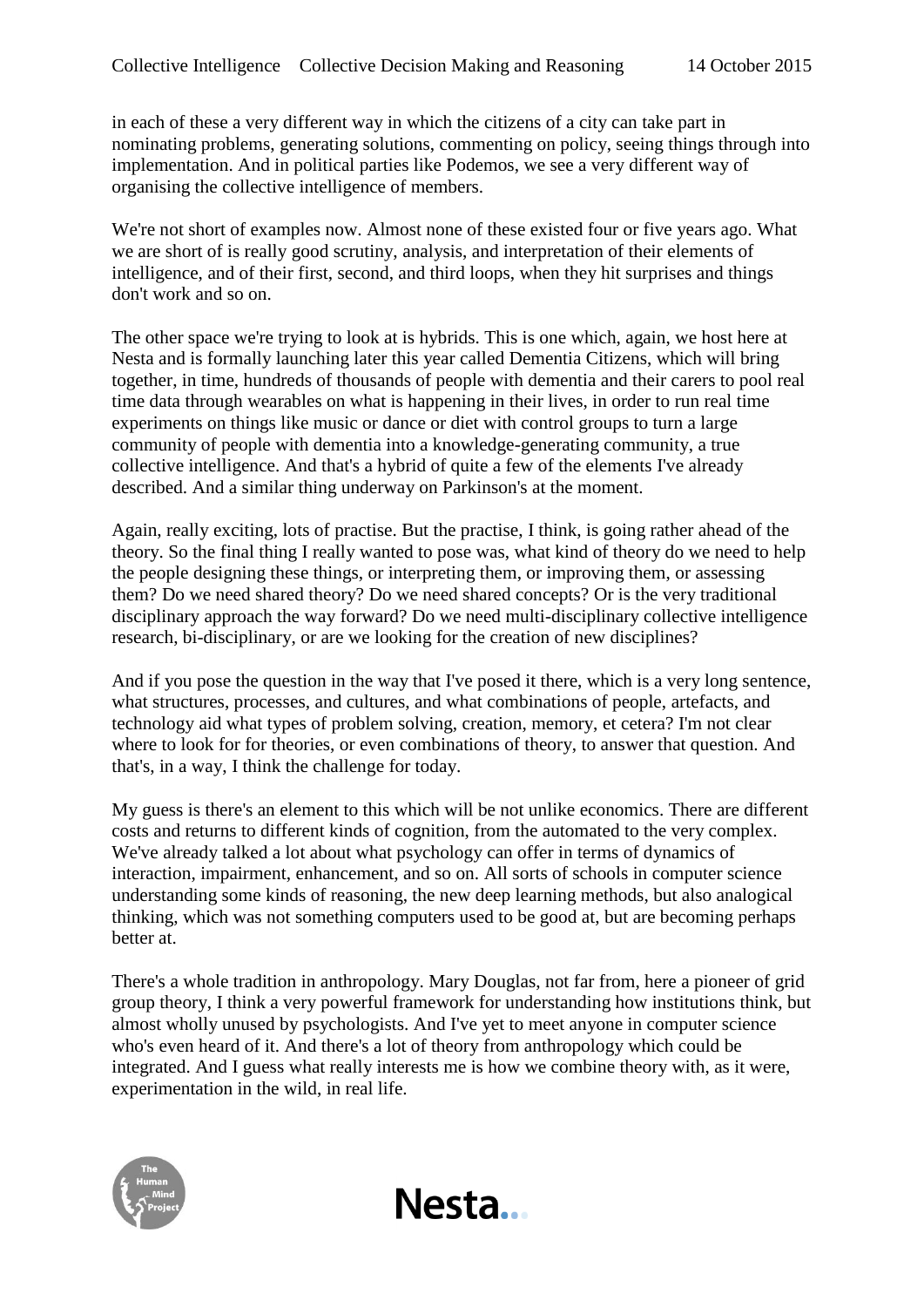And the reason for publishing the paper on meetings is that every time we have a meeting, we are, in a sense, running a live experiment in collective intelligence. So how can we get a more conscious, reflexive approach to understanding what works, what doesn't, for different kinds of meeting, whether it is problem solving, decision making, knowledge sharing, et cetera? And how can we, in a sense, proliferate these experiments, whether the sort of work [? Stefan ?] is doing with patients' organisations, working with city governments to help cities think, and so on, but looping back into a body of well developed theory?

So I hope that's all straightforward. I hope I've annoyed everyone from every discipline so far by what I've said to avoid you falling asleep. We are now going to get on to the more meaty stuff. And I do hope, as I turn over to Hugo Mercier, that we will have arguments, and wellstructured arguments. And Hugo will talk about why argumentation is vital to reasoning, is deep in the human condition, et cetera.

But I'm still not quite clear what are the most productive arguments we should be having here. What are the camps, as it were? And most fields of knowledge advance by having wellstructured arguments with two sides. And hopefully, in the end, one side wins. And one of my challenges to all of you is what will be the most productive argument in this field? And that's maybe a thing we can come back to ask Hugo [? spoken. ?] Over to you.

We'll talk to you today only about reasoning. So there is a slide at the beginning about intuitions and reasoning, because I am a cognitive psychologist. And so what we do is we chop up the mind in little bits and try to study them one by one. And I'm in charge of the reasoning bits, that's the thing I do, which is not so bad. And I just want to give you an idea of what I mean by reasoning, because many people have different views of what reasoning might be.

And the view I hold is relatively commonsensical, in that what I call reasoning is basically using reasons, when you produce reasons, when you evaluate reasons. So for instance, if you're deciding what car to buy, and you're pondering the pros and the cons of various cars, you're thinking of reasons for buying such-and-such car. So there you're reasoning. If you're thinking who to vote for, if you're comparing the platforms of various candidates, thinking of reasons why you should vote for one person rather than another, you're reasoning. If you're arguing with someone, if you're exchanging reasons with someone-- arguing in the positive sense of exchanging reasons, not in the sense of having a shouting match-- you're reasoning as well.

By contrast, intuitions are everything else. So when you see someone, you have an intuition about how trustworthy or competent that person is. When you see some food, you have an intuition about how tasty it's going to be. When you see the weather outside, you have an intuition about whether it's going to rain. Most of our decisions and behaviours are driven by intuitions. And there is nothing wrong with that. Reasoning is just this one very specific bit of the mind that is in charge of using reasons.

And the thing I'm going to talk to you about today in particular is why we reason. Because if we adopt this definition of reasoning, we're the only animals to reason. Other animals don't think of reasons why they do such-and-such things. They just do whatever they do, and they're fine with that. So why do we reason?



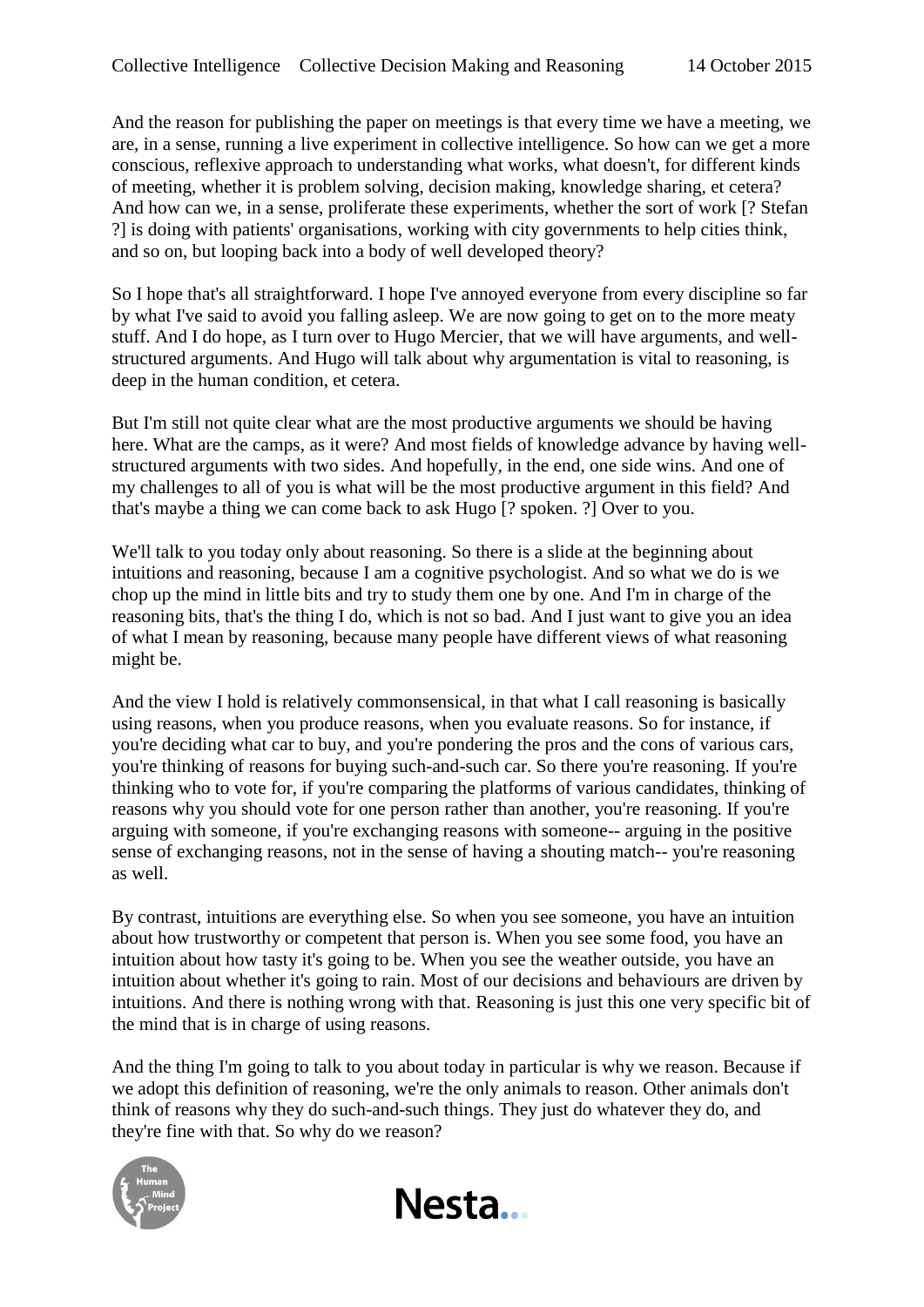By far the most popular theory can be called the individualist view of reasoning. And I think it's been held fairly consistently by philosophers and psychologists alike, and also by most people. And the view is that when you're reasoning, it is in order to improve on your decisions, to improve on your beliefs. So this is Rene Descartes on the left and [? Denny ?] [? Kenman ?] on the right, two illustrious representatives of this school. So I think at least that's what we hope to achieve when we're reasoning on our own. And that's a fairly intuitive view.

And so in order to defend this view, psychologists of reasoning have devised problems, such as the one I gave you earlier. So this particular problem was introduced by someone named [? Leveque, ?] so we named it that. I'm not going to bother you again with it, except that I will tell you the answer, which is not that. So in this problem-- and that's why psychologists like it-- there's a relatively intuitive answer that most people think of when they read the problem, which is we can't tell, and which happens to be wrong.

The correct answer is yes. So I'm going to assume that not everybody has talked with everybody, and so not everybody has figured out that yes is the right answer. Why yes? Because Linda is either married or not married. If Linda is married, then the statement is true, because Linda is looking at Henry, who is not married. If Linda is not married, then the statement is true, because Peter, who is married, is looking at her.

I'm going to go over that again, because otherwise everybody is going to spend the rest of the talk thinking about this. That's happened before. So Linda can be only either married or not married. There can be no other states. If she is married, the statement is true, because she's looking at Henry, who is not married. So you have Linda, married, looking at Henry, not married. If Linda is not married, then you have Peter looking at Linda. Peter is married, Linda is not married, the statement is true. So the statement is true in all of the two both possible worlds, and therefore the correct answer is yes.

Everybody who really gets the right answer does it thanks to reasoning. And they can tell you why yes is the right answer. They have reasons to justify their answer. And so it seems as if we have a perfect illustration of this individualistic view of reasoning. So you have a mistaken intuition, and then thanks to your solitary reasoning, you can realise this intuition is misguided and get at the right answer. And so you get to this kind of trivially true conclusion, which is that reasoning, indeed, can help the lone reasoner reach better decisions and arrive at better beliefs.

The word that people tend to forget is the "can." and what I mean by this is that most people don't. So the right answer in this problem, which requires no knowledge of logic, no special skills, everybody can do it, is about 10% correct answer, 20% on a good day. It's pretty low. And you have consistently similar answers for all sorts of problems that have the same property of having an intuitive but wrong answer. And so it seems that reasoning can indeed help the lone reasoner correct mistaken intuitions and arrive at better beliefs, but in most cases it doesn't.

And the reason why it doesn't is actually even more of an indictment of reasoning. Because you could say, well, reasoning is trying to get at the right answer. But there's a way psychologists say is, we have limited working memory, which is a way of saying that people are a bit stupid. And so we try to get at the right answer, but reasoning just can't do it. But

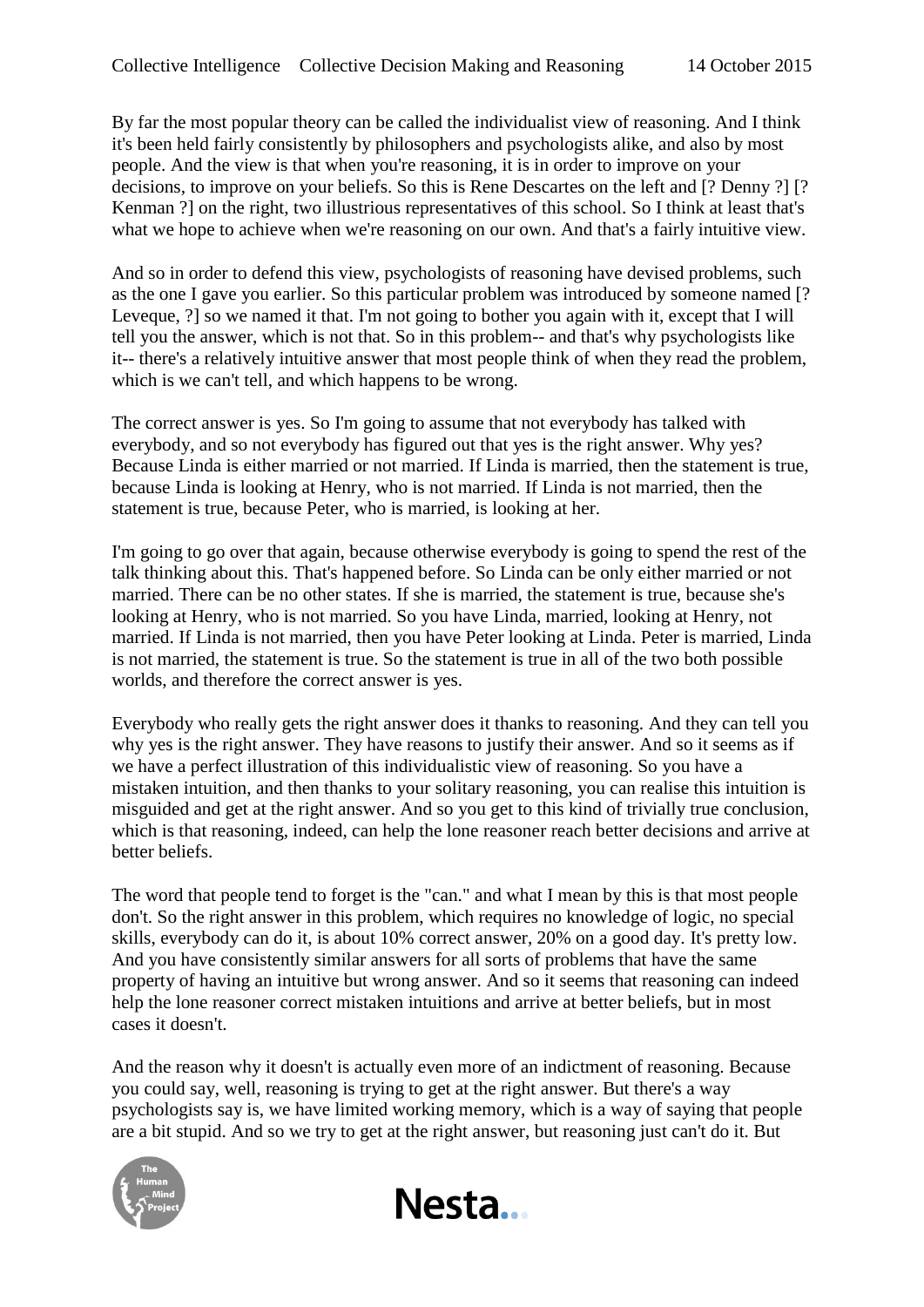actually, when we look at what reasoning does when people are facing just about any task- not only task like this one-- is they only, or overwhelmingly, think of reasons why their intuition is right.

So some of you might have thought, well, we don't know if the nice marriage, we don't have enough information, the answer depends on Linda's status. And so instead of doing what reasoning should be doing if it was really trying to help you eliminate misguided intuitions, which is impartially look at the different answers and critically evaluate the reasons that you find, reasoning only finds reasons supporting your initial intuition, whether it's right or wrong. And it's not even very careful about the reasons it generates, because all of these reasons are wrong, because they support a logically invalid answer. And very few people realise this.

And so what's striking is not so much that reasoning fails, because you could think, well the task is hard, we have limited abilities, blah blah blah. It's that reasoning fails because it does the exact opposite of what you would like it to do if it was really aiming at improving individual cognition. So I think the mismatch-- I mean, I've never seen such a striking mismatch between what something is supposed to do and what its features are. It couldn't get worse.

And so I think that this observation-- and I mean, the fact that reasoning is this what we call the my side bias, this confirmation bias, this tendency to find arguments that support our point of view, is consensually admitted among psychologists, and yet very few have drawn the conclusion that maybe their view of the function of reasoning should be rethought.

And so what kind of alternatives could we suggest? Sorry, could you give me an idea of the time at some point? Because I didn't check when I started. So the alternative that Dan Sperber and I have been working on-- we have called it the argumentative theory of reasoning. And the gist of it is that the main function of reasoning would be to argue.

So then again, not to argue in the sense of having a shouting match, but to argue in the sense of exchanging arguments. So we disagree about something. I'm going to give you reasons for my point of view, you're going to evaluate these reasons. You're going to give me reasons for your point of view, and I'm going to evaluate these reasons. So I'd be happy-- I won't have time now, but I'd be happy in the questions to say more about why we think that's a valid evolutionary story, and in particular how that relates to potential limits on how confidence can help us communicate.

And so I'm going to draw a series of predictions from this theory, the first one being that, counter-intuitively enough, maybe, if that is the function of reasoning, then we should have a my side bias. Because when you produce arguments, if the function of the mechanism that does this is to convince others, then you want it to have a my side bias. You want it to find arguments that will convince someone else. You're not going to win a debate by finding arguments for the other person's point of view. So the my side bias, far from being a bug or a flaw of reasoning, is actually a design feature.

The second prediction is that reasoning, we think, should be selectively lazy. So when it comes to the way people produce arguments, maybe they shouldn't bother too much. Because



Nesta...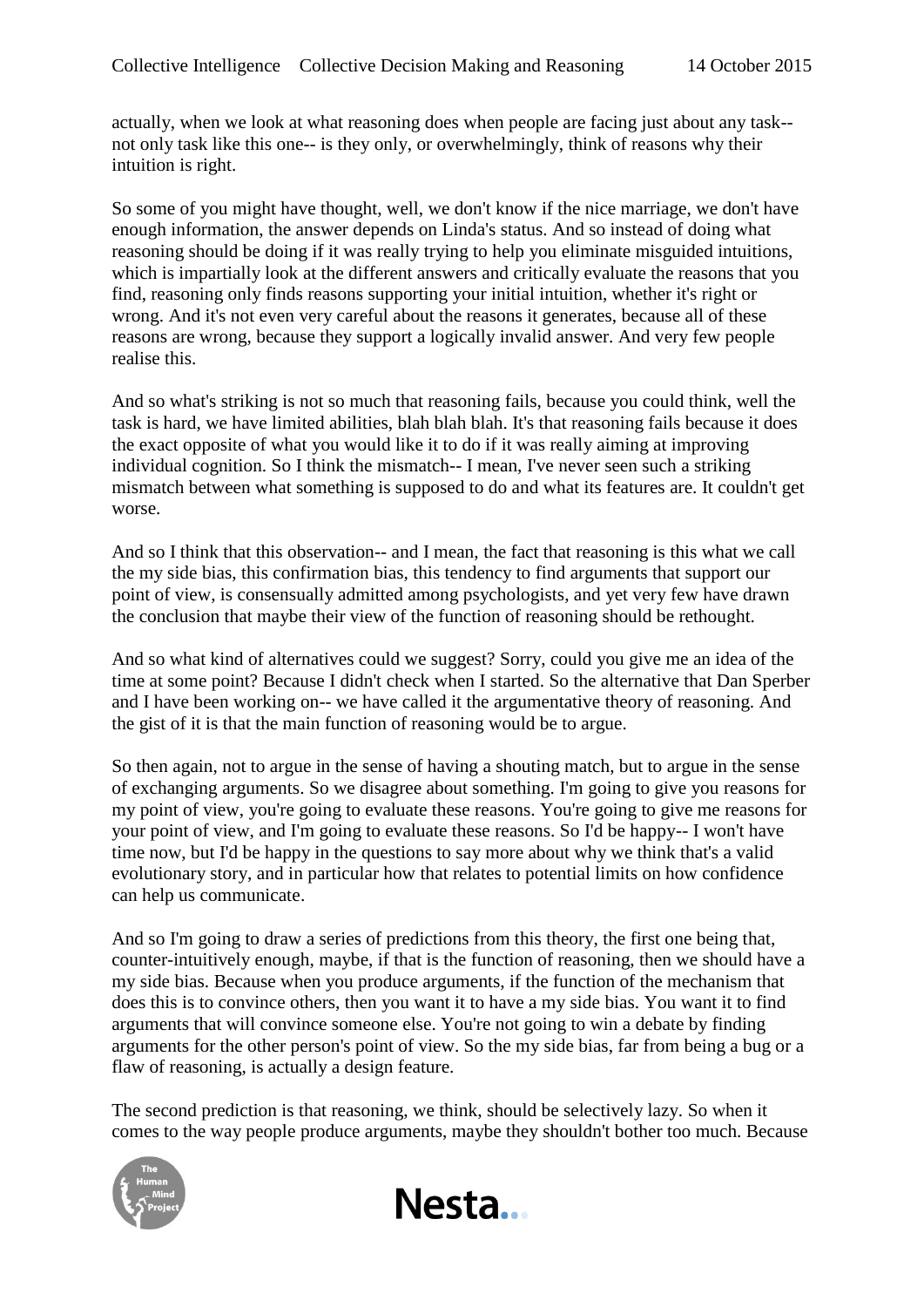when you reason in a discussion, if the first argument you produce doesn't work out, you can always give another argument. And you can actually benefit from the counter-arguments that the person will have given you, so you really address that specific person's counterarguments.

By contrast, when you're evaluating someone else's arguments, you ought to be quite careful. You want to reject bad arguments so that you don't accept bad ideas, but you also want to accept good arguments. Otherwise, argumentation would be pointless. And so our prediction is that reasoning should be selectively lazy. It should not be really paying much attention to the arguments we're generating, and we should generate relatively weakish, generic arguments, at first anyway. But it should be careful to the arguments other people generate.

And so to test this, we did a really sneaky experiment, in which had three phases. In the first phase, people were asked not to reason at all. They were asked to rely on their intuitions. So we gave them a small reasoning problem. So the problem itself really doesn't matter that much. You tell people that in a shop, none of the apples are organic, and they are asked to draw one of the five possible conclusions. So let's imagine a participant who answers that it follows that some fruits are not organic, and they do this five times in a row. So then again, trying to answer as quickly as possible so that they give an intuitive answer.

And then we introduce the prediction of arguments. So we're going to ask people to produce arguments to justify or to explain their answers. So we remind people of what they have just answered, and we ask them, can you give us a reason for this answer? And they do so. We do this five times. And what we observe is in line with the predictions that the overwhelming majority of people stick to their initial answer, and that includes about half of people who got the wrong answer at first. So people just generate an argument that justifies their intuitive answer, whether it's right or wrong. And indeed, among those who do change their mind, they're not more likely to change their mind if they're wrong than if they're right. So solitary reasoning produces absolutely no benefits in this example.

And then we asked people to evaluate other people's arguments. And so then again, we give them the same problem-- so all of this is really one minute after the other. It's really all in succession. We give people the same problem, we remind them of the answer they have just given, and then we tell them, look, here is what someone else has said. They have given this answer, and they have given this argument. So the problem we have here is that we could have fudged the results. We could have fudged the experiment so that we give very strong arguments for good answers and very weak arguments for bad answers. So we could have cheated.

So what we did instead is for one of the problems-- sorry, obviously we can ask people if they want to change their mind after seeing the arguments. And we do this only four times. On the last problem, we lie. And so we tell people that they have answered something they have not answered. So we tell them, if you have answered some fruits are organic, we tell them that they have answered something else. And then we give them back their own answer and their own argument as if they were someone else's. And then we ask them, do you want to change your mind?

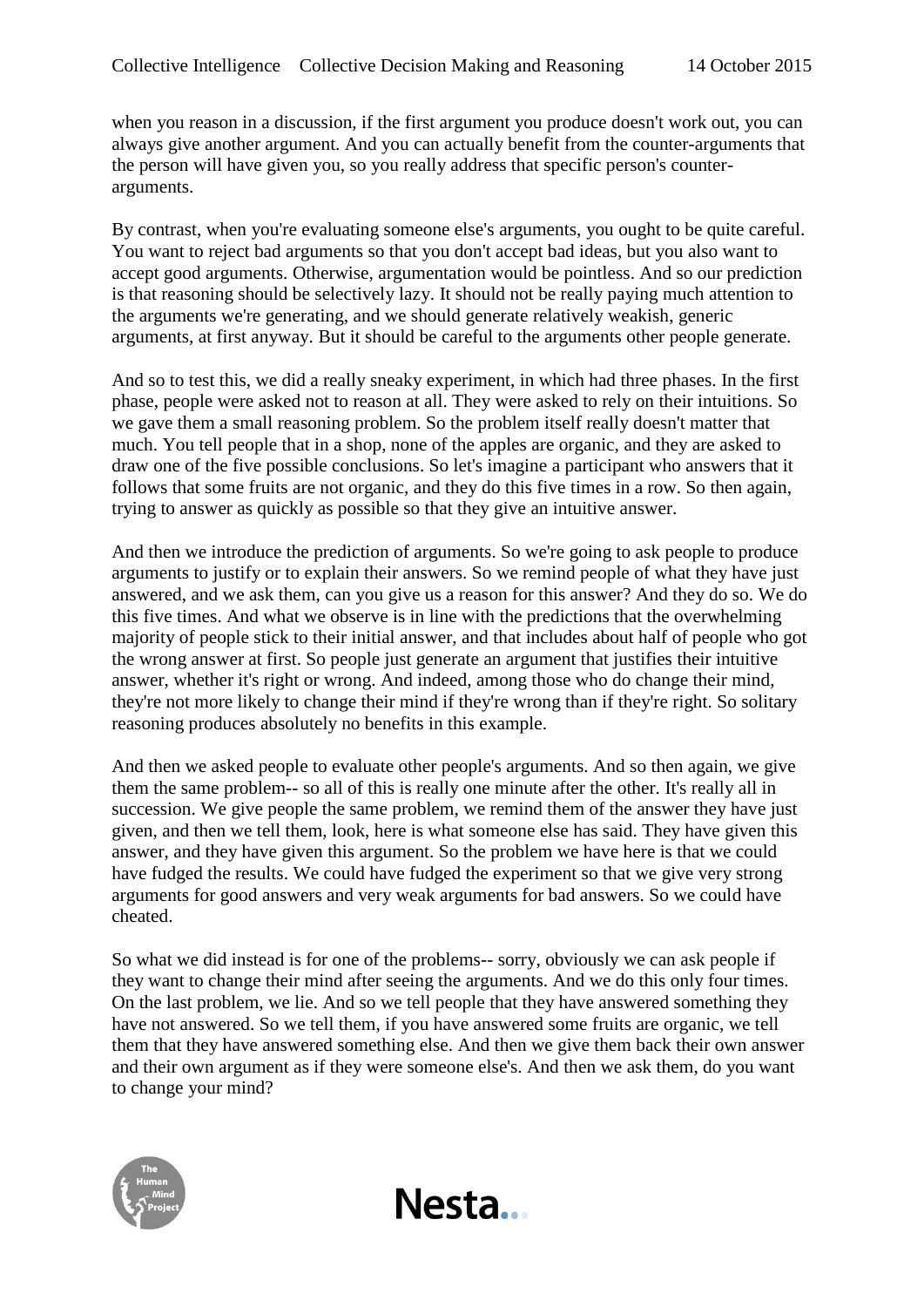And so what happened there-- and we do this only one time, because we don't want too many people to catch up. More than half of the people did not realise they were evaluating as if it was someone else's the argument they had just typed one minute before. And so if you look at these people who did not realise they were evaluating actually their own argument, most of them rejected it. So the very argument they had typed as a good justification for their answer one minute before, now they think when it's someone else's argument, maybe it's not so good. So obviously that only happens to other participants, not to us.

And the thing there that was still nice is that people were still more likely to accept their own good arguments than their own bad arguments. So we do find this a symmetry in the laziness of reasoning. People were producing reasons without being very careful. They got more careful when it came to other people's arguments, or what they thought were other people's arguments. But they are still good at discriminating, so they're more likely to accept good arguments than bad arguments. And indeed, this is one of the predictions of the theory, that if reasoning evolved for arguing, then we should be quite good at evaluating other people's arguments.

So because I don't have that much time, I'm going to pass over argument from authority slide. A lot of studies show that I'm right. And I'm going to move on to a funnier-- I mean there's really no other way to transmit the message. This is really the outcome of the literature. All the experiments that have looked at this have found the same result. I've done that for my Ph.D. Believe me, I'd be boring you to death if I were to review all of that.

And so the first prediction is that if you put together on the one hand, our ability to produce arguments and to justify our points of view, and on the other hand, our ability to evaluate other people's arguments and to discriminate between good and bad arguments, you should get good things happening. Because everybody can defend their own answers, but then people who give bad arguments, the bad arguments are shot down, which they wouldn't be if people were reasoning on their own. And then you are exposed to arguments for views that you would not have been able to find. You would not have been motivated to find these arguments. And so things would work relatively smoothly.

So indeed, we have a series of experiments. And this is not new with us, but we've replicated and extended some of these findings. So to take a very simple experiment, we gave a large classroom the problem I gave you earlier. And first, people had to solve it on their own, and they got about 20% correct answers. That was a good day.

And then we put them in groups of about four people, not to break the other Dunbar's number. And we got about 60% correct answer, which means, actually, that every group in which at least one member had the right answer converges on the right answer. And so that is true even if you have one person who faces three people who all agree on the same wrong answer and are more confident. In some cases, the majority is more confident they're the person who is right, and yet she still always manages to convince everyone of the right answer. And when I say always, this is really like 95%. As far as psychology goes, this is not bad.

And so then we wanted to scale it up again a bit. And so then we took a classroom. So this is the classroom. Every square is a participant, a student. The black squares are just empty seats.

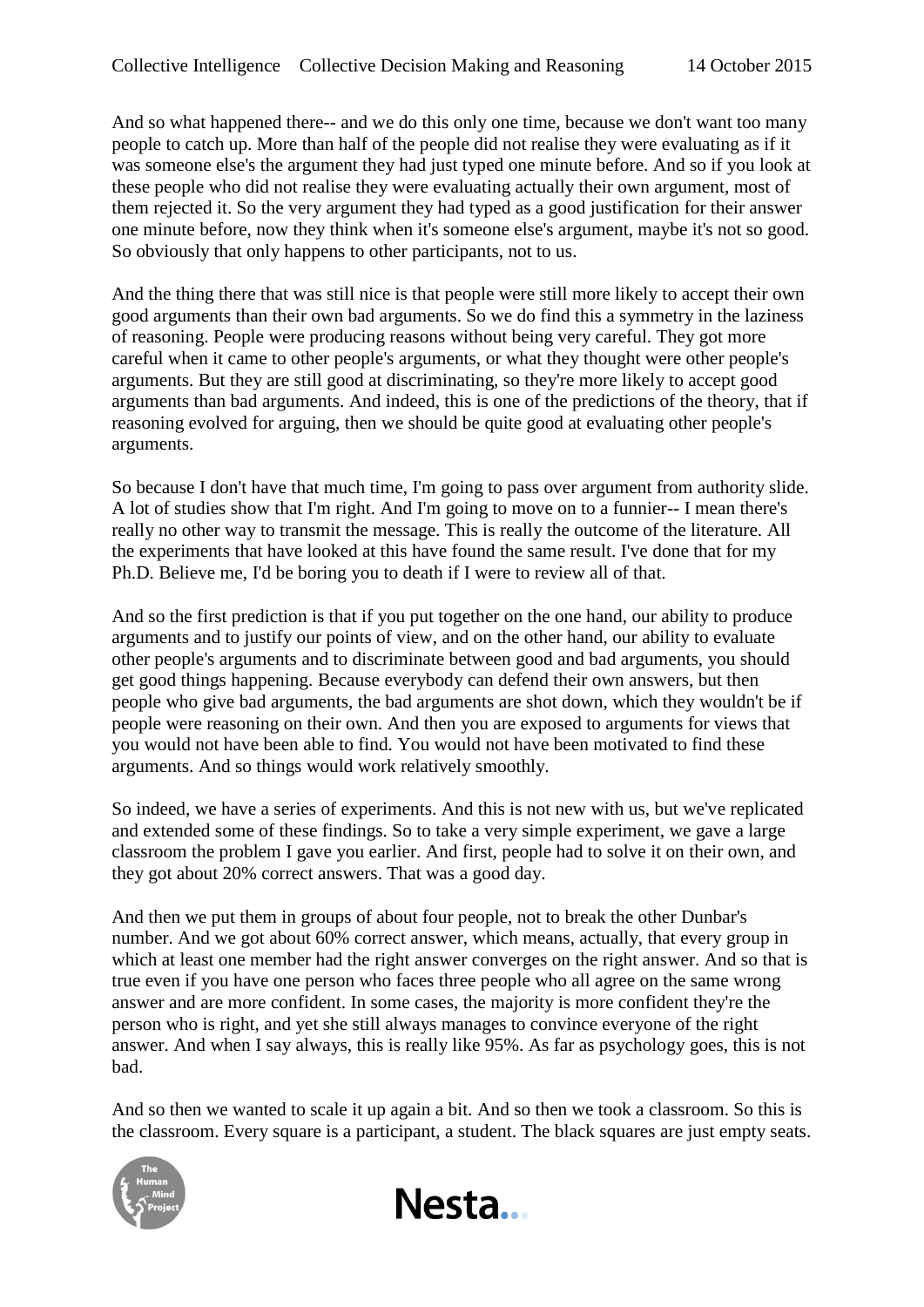And so you have the physical layout of the classroom there. This is what happens after five minutes of solitary reasoning. People have been given the problem, they have thought about it on their own for five minutes. The red squares as you might imagine, are people who get it wrong. The green squares are people who get it right. And then we let them talk with each other. We let them talk with their neighbours, with eight neighbours at most. And every minute, we record who is thinking what. And this is what happens.

## [AUDIO OUT]

So that was another good day. I'm not sure the data of the bad days. So that works really well. And what this shows, which is quite interesting, is that once you have been convinced by someone, you've understood the argument enough that you can convince someone else in turn. So the thing really spreads. So in some cases, it doesn't work. And just to give you a taste of what our poor psychologists have to face, one of the participants who did not want to accept the right answer told me that the answer was no, because if Linda is married, she's in love. That person was not married, I believe. And so if Linda is married she's in love. If she's in love, she's blind. Therefore, she cannot be looking at Henry.

## [LAUGHTER]

And so after delivering the smartass prize of the day, I moved on. And so sometimes, you don't get 100% because you have people like this. It's kind of fun, but kind of ruins your data a little bit. But sometimes it does work out quite well.

And so on the whole, argumentation works, I think, surprisingly well. So this is kind of an extreme case, because on this type of problems, if you have one person with the right answer and she can argue with others, she will convince everyone all the time. Actually there is a real world analogue to this, which is mathematics. So in mathematics, this is how things work.

So the strongest example of this is probably Godel's incompleteness theorem. Many of you will probably know this. So when Godel introduced his theorem in the early 20th century, in the '20's, I guess, the whole of mathematics, really the goal was to find the foundations of mathematics. And Hilbert, Russell, people who are usually smart, usually influential, had devoted their lives, literally, to finding a foundation for mathematics. And then this nobody comes about and tells them that it's impossible. And in a matter of days-- or months, because they didn't have the internet-- everybody accepts it.

I mean, it's staggering the speed at which these things work in mathematics. And if you look at physics, things are a bit slower, because the standards of evidence are a bit lower, necessarily, but things still work really well. And then if you look at us, It's a little bit slower, but arguably that is still some relatively rapid progress.

And so argumentation works really well in that it allows the best answers to spread on logical and mathematical problems very well. It works very well as well on looser problems. So if you have inductive problems that don't have one right answer, but still have better answer than others, that works well. It works well in the workplace. There are a lot of studies of the efficiency of teams and whatnot. It works extraordinarily well in schools. And there are

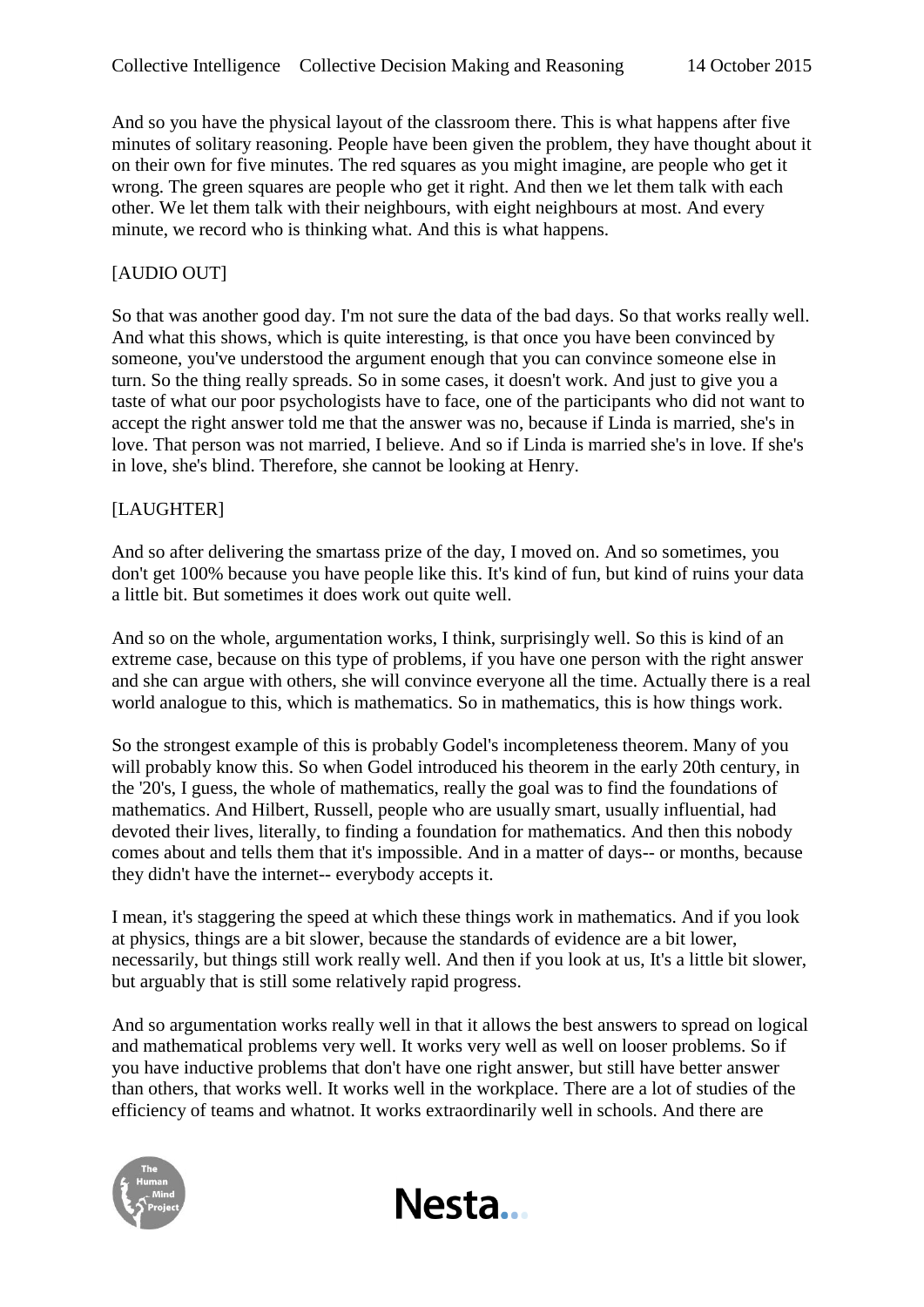literally hundreds of papers on collaborative or cooperative learning showing the benefits that argumentation can bring to learning in schools.

It works in the lab, so that is a very nice. Ethnographic work by Dunbar's namesake, Kevin Dunbar, done on how important meetings are to spreading good ideas in science. It actually even works in juries. Some people sometimes can have a relatively dim view of juries, but actually, it seems that jury deliberation works pretty well.

It works among citizens, so many of you here today will know about deliberative democracy. And people who have done experiments in deliberative democracy have found quite positive outcomes on the whole. So it's harder to tell who is right, because we don't know who is right, but usually there is progress in terms of people better understanding their perspective, better understanding other people's perspective, and converging on the middle ground. Things work pretty well.

And one last data I want to show you is kind of like a meta-experiment we ran in which we asked participants to do not exactly the task I gave you but something very similar to it, and then they had to evaluate how many people would get the right answer working on their own and working in small groups. And so what I'm going to show you here is the ratio of group to individual performance. So basically, if it's one, it means that people think that groups will do as well as individuals. And this is what people think.

So most people-- and we asked people in different cultures and different occupational groups- - people think that the ratio is about one. There is no advantage to groups whatsoever. If you ask a psychologists of reasoning, people who have spent their lives studying this kind of problems, they will tell you that the ratio is about two. And the real ratio in that case was about four. So people vastly underestimated the efficacy of argumentation in a case in which it's really well documented. And people-- especially in [? psychological ?] reasoning-- ought to know about it, and even they didn't know about it.

So the summary of today is that reasoning is for arguing. At least that's what we're claiming. Individual reasoning is quite a bit overrated, I think. And by contrast, argumentation is quite severely underrated. Thank you.

## [APPLAUSE]

I hope I will be able to tell you what I want to tell you quickly and painlessly, because most of you will probably by now know almost everything that I want to tell you. I changed the title slightly from what was in the programme to "What Makes Collaboration Work" to address the question that was placed in the talk at the beginning of this session. And so I guess nobody needs to be motivated for listening to me at this point, because you have been listening to similar questions all the time. Collaboration is everywhere. This is an example of a Skype advert in a bank station in 2012. It says, "Why collaborate when you can work alone?" and the idea of the campaign is very obvious. Collaboration is good. Everybody should do it. We give you the option to do it freely and with anyone over the planet, so why not? Just use our product.

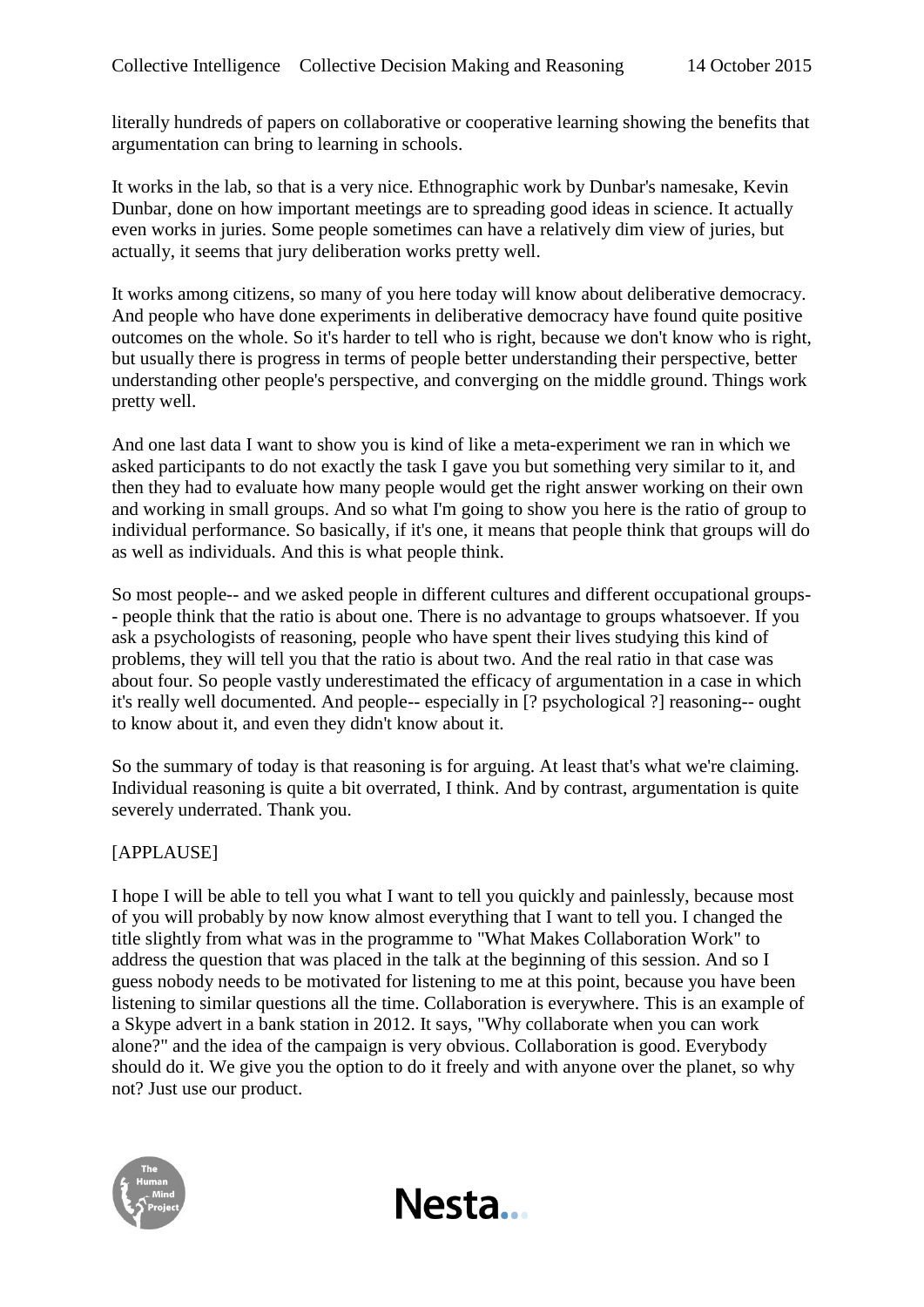When we look at the history of social psychology and ask the question, should we collaborate at all, again I'm sure you'll now agree with me that there is a lot of evidence saying that yes, you should. Things even from Bible-- two heads are better than one. And also similar popular wisdom, saying too many cooks spoil the broth, and you shouldn't. And there is just as many old arguments as there is new ones. There is all sorts of ideas relating to madness of the crowds that you will see a little bit further forward. And there is, of course, Condorcet's jury theorem, which was mentioned a couple of times in the morning session.

I've just put-- you can almost say the exact phrasing of the theorem here. A group wishes to reach a decision by majority vote. And there is a correct answer, and each voter has a slightly better than chance of getting the answer right. Now if that probability is slightly better than flipping a coin, as the number of voters goes to infinity, the accuracy of the group decision becomes certainty. We also know that Francis Galton, from University College London, indeed, was one of the first people to actually make observations in line with Condorcet's jury theorem in his famous experiments. I'll not go through them either.

But my favourite case is the case of Charles Mackay and his great book, "Extraordinary Popular Delusions and the Madness of Crowds," which is still a bestseller on Amazon, by the way. And in his book, he chronicles the story of several important and very conspicuous cases of madnesses of the crowds, that up to that point, up to 1834, when he published the book, had been observed. His favourite cases are financial bubbles and Middle Eastern peace process, by which I mean the Crusades at that point.

And his insight is very helpful. What he says is that social influence is often at work. There is an inherent assumption in Condorcet's jury theorem, and that inherent assumption is the independence of individual opinions. Whereas social influence like campaigns, like any process of collective decision making within human groups, is fraught with social influence. And once we have that, by definition we can assume that Condorcet's jury theorem is not going to be working. And if we want to trust democracy or any process of that sort, Condorcet's jury theorem cannot be the right argument for it.

So perhaps the best empirical evidence for how social influence can make you do things that probably are not good is the Solomon Asch experiments in '50s, where he had groups of confederates-- psychology students doing their Ph.Ds-- pretending to be subjects in a social psychology experiment. And one subject was particularly recruited without knowing that he's the only one. And they were given very easy perceptual task to do-- name the matching line to the test on the left with the standards on the right. And in the critical trial, everybody, all the confederates, would give the wrong answer. And the question was what would the participant do.

The interesting result, which has been replicated in all sorts of ways with variations of all sorts of quantitative aspects of this experiment, if you like, is that in that experiment, in Solomon Asch's original, 33% of the critical trials, the participants did actually give in to the crowd. 75% of the participants did it at least once. And only 25% actually just persisted in their argument, which probably was the good thing to do in this case, although you would call it an intuitive task, I would say. Right? Yes.

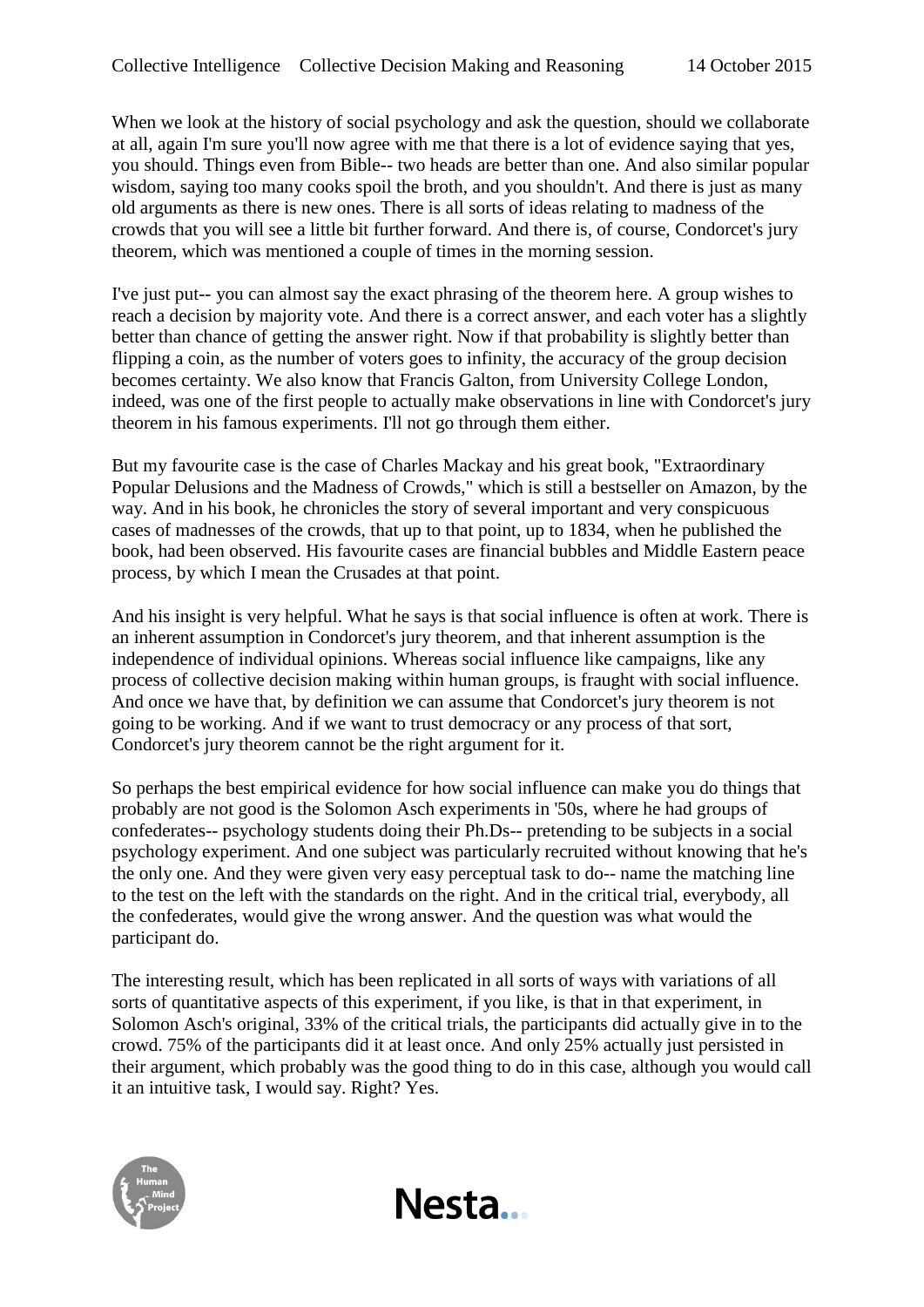So in my attempts to combine these two questions, the question of independence of opinion and the role of social influence, I had devised a sort of classroom experiment, a demonstration that I would do during my talks or at the beginning of my talk, and then make the demonstration relate to the content of what I'm going to show you. But given that my computer broke down, or the VGA connector broke down, or whichever. We don't really know what at this point. I actually have had to skip the experiment, so I'm just going to show you the data from previous groups.

So what people did in my experiment in settings very similar to this-- I would do this at the beginning of my talks, so hopefully, although people knew what the topic is, they wouldn't exactly know what I'm going to tell them about. And hopefully you will agree with me that the results that I'm going to be emphasising is independent of the fact that my listeners were also my experimental subjects.

We had a number line task. And in this number line task, we present a line on the screen, and there is a beginning and an end. To each side we attribute a number. And there is a cloud of dots-- somewhere you probably can see it. Ah, here we are. There is a cloud of noisy dots here. And the question was what number does the centre of that blob correspond to? The correct answer in this case is 259.1 But what I asked people to do was I gave them pieces of paper. And on each piece of paper-- half of the people in the room would be given paper A, and the other half would be given paper B. This would be done totally randomly.

And people in the group A would first give their responses without anyone talking to anyone else. I would ask everyone not to cheat, and I would ask everyone not to talk to each other. And people in group A would first write down their answer without talking to each other. Then after that, I would have everybody in group A read aloud their numbers, individually, one at a time, until everybody had heard everyone in group A1's opinion. And then both people in group A and group B would also be asked to write down their numbers after having heard everybody else's opinion.

So in this case, you can see we had the independent responses of half of the subjects in the experiment recorded first, without anyone influencing anyone else. These people would be in the Condorcet/Galton camp, or let's say this question. The second time, they would write their answer, and the people in group B would be the ones who have been influenced. These would be the Mackay and Asch camp. Now the question for me was, we know the right answer. Can we look at the answers that they have given us and understand the relationship between independence and influence through what happens in these two numbers? And interestingly, this very simple, one-shot experiment does show you very interesting results.

So what I'm showing you here is the collective mean error. So if a given subject had given me a number, I would subtract that from 259.1 and divide it by 350. So positive numbers mean they have been overestimating that number. And as you can see, in general, people in this case had a tendency to overestimate the correct number on that line. And what is interesting is that as we go from A1, which is the independent opinion, to A2, and especially to B, we see that that bias to overestimate the number increases. In other words, the existence of the bias in group A1 seems to be exaggerated as we go from A1 to B, and everybody seems to actually be more convinced that this number should be a big number, rather than a small number. So that's one of the interesting aspects of social influence.

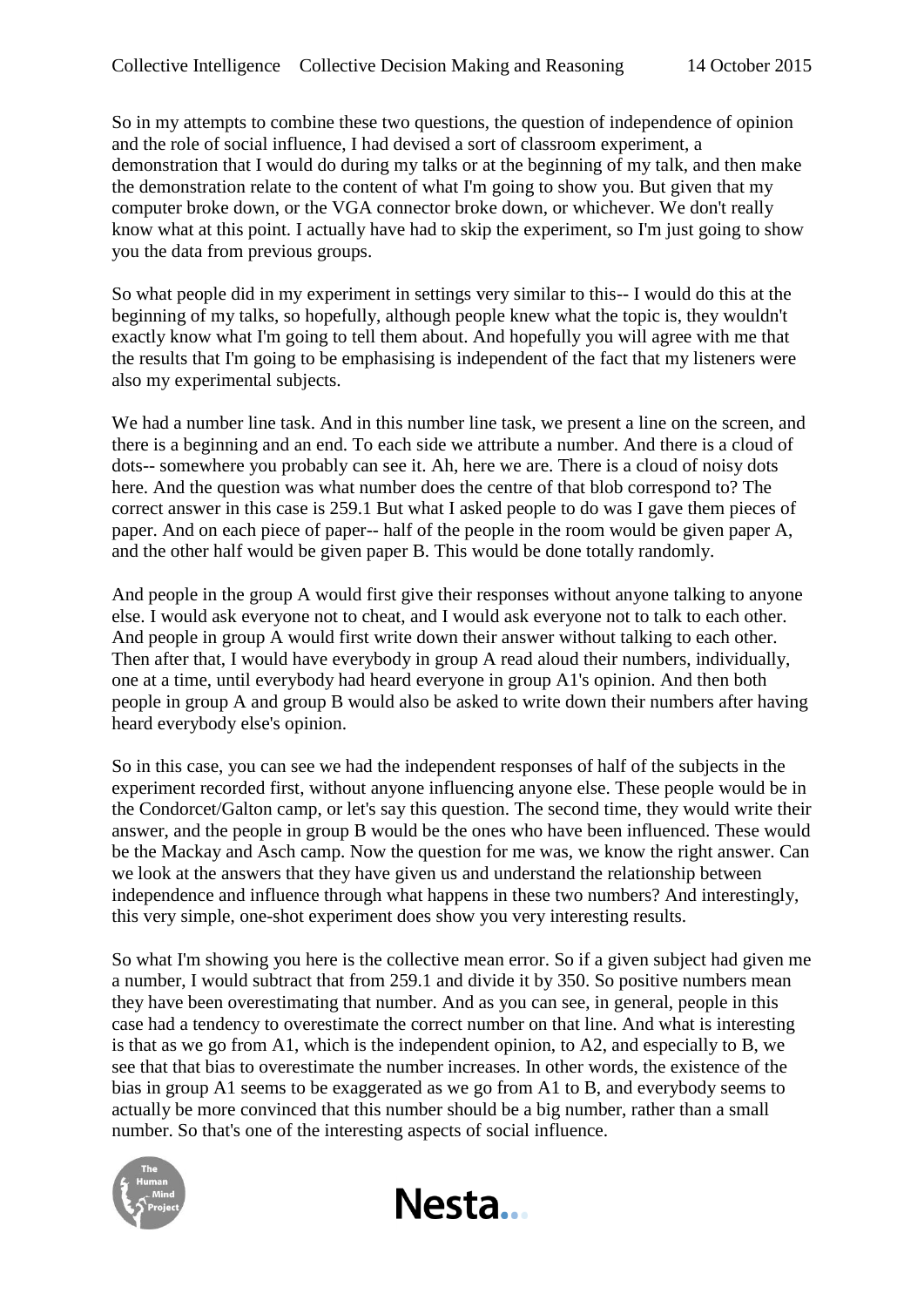Another one is demonstrated when we look at the distribution of the results. Here I'm plotting the distribution of the errors for A1 and for B. And what you can see here immediately is that the distribution of responses across 200 subjects that I've been testing in different talks is much wider. And note that the x-axis of the two scales is the same. So the larger width of the distribution on the left actually shows you that there is a lot more diversity in individual opinions when those individual opinions have been elicited independently. The very loner individuals on the far left are contributing to the overall accuracy of A1, when averaged across everybody. So even that very misguided under-estimating subject is influencing the group in a very good way.

Whereas the people in group B, when we look at the distribution of their responses, what we see is that their responses are now much tighter. They're actually mostly one of two responses, either 275 or 300, which are those two sticks that you see much, much bigger than the other ones. And the interesting point about them is that this distribution shows us what social psychology has also found for quite a long while, which is herding behaviour. So what we have here is that people just copy each other after they have heard each other's opinion. Again, maybe in very similar to what we were just discussing.

So what we have is that social influence can exaggerate collective biases and can reduce the diversity of opinions. So this is probably the first thing that I want you to keep in mind. But we can also flip the question and ask it the other way around. If we assume total independence, if we generate situations for independent decision making, is that enough for groups to do better than individuals? In other words, are two independent heads always better than one?

And in order to answer that question-- one Ph.D. was on perception, so when I started doing these tasks, I thought, OK, we are going to do a perceptual experiment. Because what you know from perceptual psychology is that perception is noisy and incomplete. The best example of noisy, incomplete perception is probably refereeing in football. And having done my Ph.D. in England, I could think of these three. It is interesting that English football has always been fraught with very controversial decisions in refereeing and catastrophical consequences.

So the question you could ask, even on behalf of football, is if you had two, three, four, more than one referee, would you reduce these errors of perception, decision making? And most importantly, for the quantitative case that we were interested, by how much? The important point here is this quantitative aspect-- by how much performance is going to get better when you have two referees as opposed to one, or three as opposed to two, is going to be influential in deciding what model of collective decision making we are going to be accepting as the right one.

So the way we do this is that we put two people in the same room, we connect their computer screens to the same computer, and we show them stuff including noise and signal, and we ask them to do simple perceptual decisions for us. So if we go back to the first talk today, what I want to tell you is that in terms of intensity and extent, here we have a social interaction that is extremely tight on extent and very, very shallow on intensity. But the nice thing about it is that it still can tell us something interesting, I hope, about social interaction.

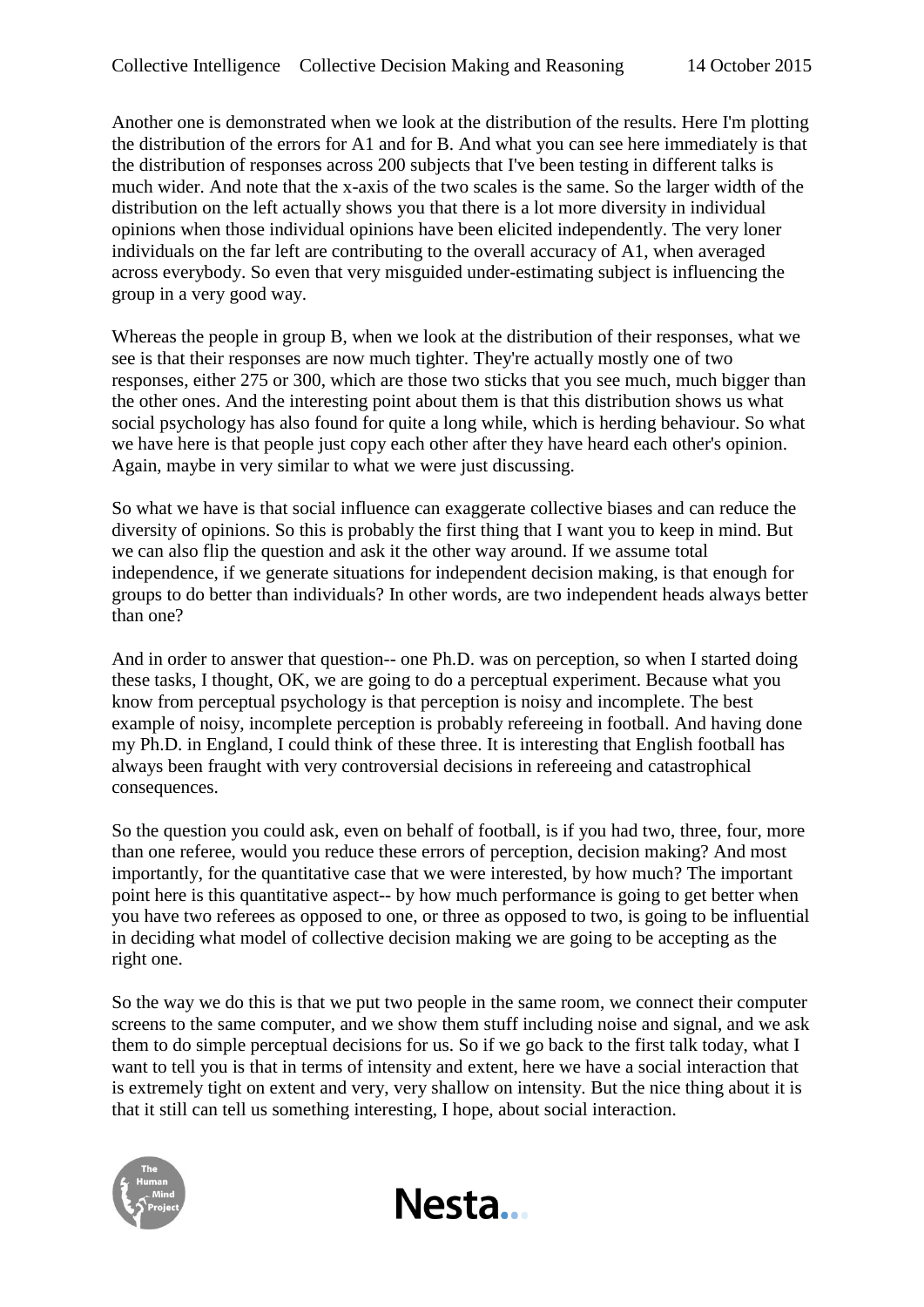So this is what my subjects do in the experiment. There is a two-interval forced-choice task. They are looking at their computer screen, and they will see two separate presentations of a visual stimulus on the screen. Each one is about 100 milliseconds. There is one second in between them. In each one of these stimuli, there is a fixation point in the centre and six items around. One of those six items has higher contrast. The whites are whiter, the blacks are blacker.

The task of the subjects, which they first do individually, without talking to each other, by pressing a button, is to say if that higher contrast item was in the first or in the second interval. It's not about left or right, it's not about top or down, it's not even about the intensity of that oddball, just which one of the two intervals did it appear in. And then the computer tells the two subjects who are sitting there, by colour codes, which one of them has given which choice. And if there is a disagreement, they are prompted to talk to each other and make a joint decision. And then at the end that we give them the feedback for who was right and who was wrong.

The nice thing about this is that the history of perceptual and cognitive psychology is full of extremely sophisticated ways of interpreting these behaviour. And the way that we do this is that we plot their responses in terms of probability of reporting the second interval as the target interval. That's what I'm plotting on [AUDIO OUT] here. And the x-axis is the contrast difference at the target location, second interval minus first interval.

So when I have large numbers on the x-axis, large positive numbers, that means the target was in the second interval, and it was very easy to see. The difference between target and distractor was very easy. That's why on the very far right of the graphs, you see that people almost 100% of the times report the second interval as their target. Quite the opposite when the difference is negative and big. That means the target was in the first interval. That's why C2 minus C1 is now negative. And it was very big, and that's why almost 0% of the times my subjects are reporting seeing the target in the second interval.

Now the important point here is that by bending my data according to these different levels of contrast difference and then fitting a quantitative model, in this case a cumulative Gaussian to it, I can estimate two very useful behavioural parameters. The on that I'm going to focus on here is the slope of the rise of the curve that is fitted to the data. You can see that the slope of the rise of these curves is a very good estimate of the subjects perceptual sensitivity-- in other words, the subject's ability to distinguish signal from noise.

If the subject is perfect this slope at the centre would be vertical. We would have a step function that goes from zero, suddenly to one. If the subject is just doing it randomly, either by closing their eyes or by not really taking the experiment seriously or whatever, then we would have a flat line that goes at 50/50 all the way. So the slope will tell us how good the subject is at telling the signal from the noise.

Now I can ask-- I can rephrase the question, are groups better than individuals, this way by asking, is the slope of the red line, which is representing the groups here, higher, more vertical, than the slope of the blue and the yellow, which are the two subjects. And I can do that across many, many groups. This is just an example group. And I can then look at the question of what actually makes the difference between successful groups and unsuccessful



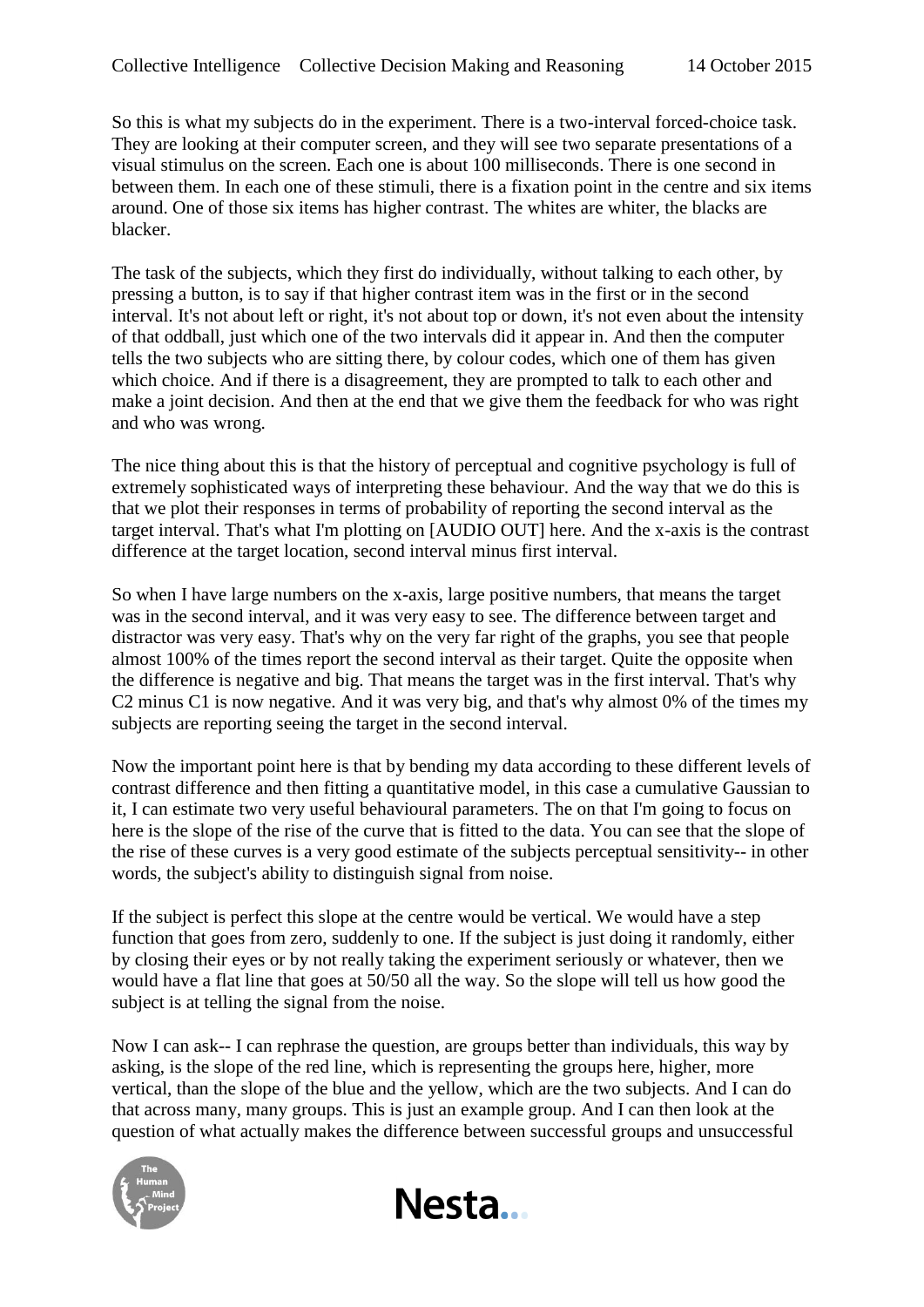groups. If a group has been successful, that means the red line will be steeper than both yellow and blue. If the group has been unsuccessful, that means the red line will be flatter than both yellow and blue, especially flatter than the better of the two members.

Take it at this point, that I can quantify the individual subjects' success in doing this task by their slope. And I can call them maximum and minimum, referring to my better subjects and my worse subjects within a group of two. In this case then, I can define collective benefit as the ratio of how good the [INAUDIBLE] is doing versus how good the better member of the individuals is doing.

And also, I can define a metric of similarity. The similarity in this case would be the ratio of the worst person to a better person. The reason why I do it this way is that this way, similarity has a fixed range of going from zero, when the worst person very inferior to the better person, to one, when the two of them are identical.

What we find in these experiments, the critical finding, is that when we look at these ratios, what we understand is that the similarity is the main predictor of collective benefit. In other words, as Chris already told you in the morning, what we see here is that as we go from very low similarity to very high similarity, there is a very predictable and very replicable, very robust relationship between whether the competence or the sensitivity of the two people working together is similar with each other and how much they are going to benefit from working together.

So in a way, we can say that yes, we can have two heads are better than one. And we can have too many cooks spoil the broth. But the critical parameter that tells the difference, especially in this case, where all decisions are made initially independently, for two independent heads to be better than one, they have to be similarly competent. So I guess we can summarise this part as two equally competent, independent heads are better than one.

And then finally, I can get back to the question of what makes cooperation good or bad. And I can tell you that my data shows you that there are two things that are important-- diversity and equality. If we have those two things, then we can do better than one. Individual opinions that are independent from each other are much better when we put them together. And individual opinions that come from equally competent partners are much more valuable.

But I'll just finish with the final question that I want you to also carry with you, not in terms of a conclusion from what I've shown you, but as a reminder that all the things that I've told you is just a very, very limited aspect of collective decision making. What I think is also very important, and hopefully, our lab's research is heading towards that direction, is that the literature, the background of collective decision making and social psychology has been obsessed with, are two heads better than one. How can we make cooperation better and better? What are the constraints that can increase collective intelligence?

What I think is also important is that collective action has consequences and benefits for humans that are not just limited to increasing accuracy. I've just listed a couple of them here. Collective decisions diffuse responsibility. Take the very simple case of murder. If you have one murderer, or if you have one person accused of murder, that person is accused of murder. In English legalese, I think if you have more than one, the term changes to conspiracy to



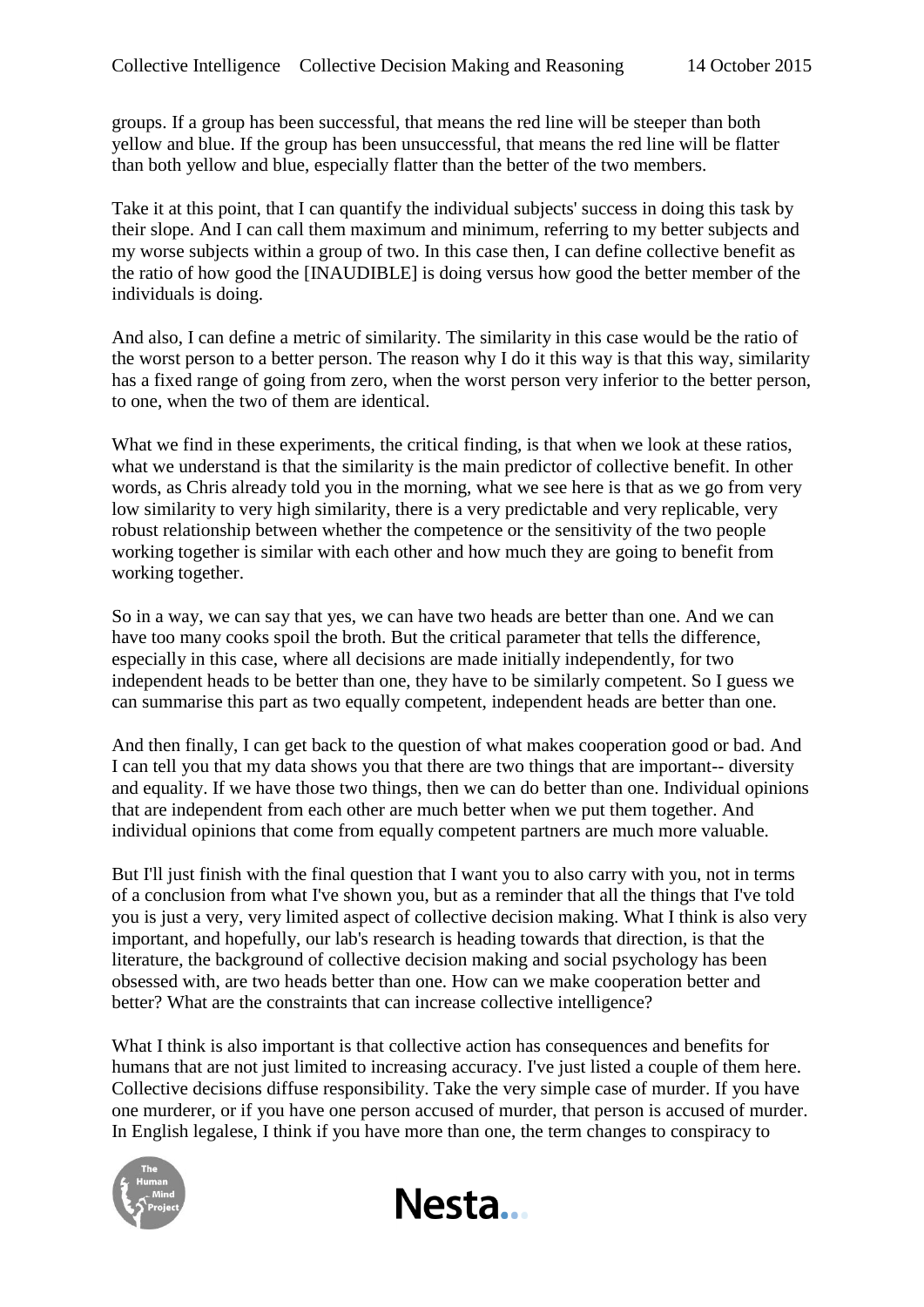murder, which suddenly changes everything. The moment you have more than one person accused of murder, everything changes. In a lot of cases, even in much older, for example in Islamic Sharia law, it's almost impossible to prosecute more than three people on the charges of murder.

Similarly, collective decisions reduce regret. This is a work that has been done by Antoinette Nicolle and Chris in Wellcome Trust Centre a few years ago, where they showed that if your decision is part of a collective, who have unanimously chosen to go for a certain option, and later on it turns out that was the wrong decision, people express much less regret, they show much less brain response to bad outcomes. And they seem to take the bad outcome much more gracefully when they realise that everybody else thought the same, which also brings up the issue of collective decisions help you justify your choices. And also they help you later on. If it turns out that you were wrong, your obvious argument would be everybody else thought the same.

So I will stop here, only with the idea that I've given you a couple of parameters that I think are important for increasing collective intelligence, perhaps. But I think collective intelligence is not just about getting better accuracy. Thank you so much.

## [APPLAUSE]

Go back to the question you made, Geoff, in your talk. One of the cleavages there, to me, is really the question of individual collective and cognitive or emotional [INAUDIBLE]. Because I mean, something that was very interesting in the last talk is [INAUDIBLE] that collective intelligence is not just about intelligence, so to speak. It's not just about cognition. It's not just about efficacy of cognition, but is about investment. It's about the investment people make as part of a group. And investment is particularly important for them because they stand to lose something if they are collectively stupid, rather than collectively intelligent. So that element is crucial to develop our understanding of collective intelligence.

And linked to that, what do you know of the motivations for people to go along with the group, knowingly? Is it fear of humiliation? Because there's actually no cost associated with giving a wrong answer. Or do people genuinely believe?

Well I think statistically, especially if you're in an uncertain situation, it makes very good statistical sense to go with the group. So that's one thing. Herding, in a lot of situations, is the best thing you can do. And it's nothing to be ashamed of, so to speak.

In the Asch experiments in particular, he had a condition in which he looked at that specifically. So the condition that you showed is one in which the answer is public. So you have all these confederates who said all the same thing, and then you're the last one, and you have to say what you think is the right case. So there's a lot of group pressure, because you know they'll see what you've said. And then you had another condition in which people were writing down their answers on their own. Everybody else was giving the answer publicly, but then you had some kind of pretence that people had arrived late, and so they couldn't fully participate and they had to write it down. And then no one complied.

## [INTERPOSING VOICES]



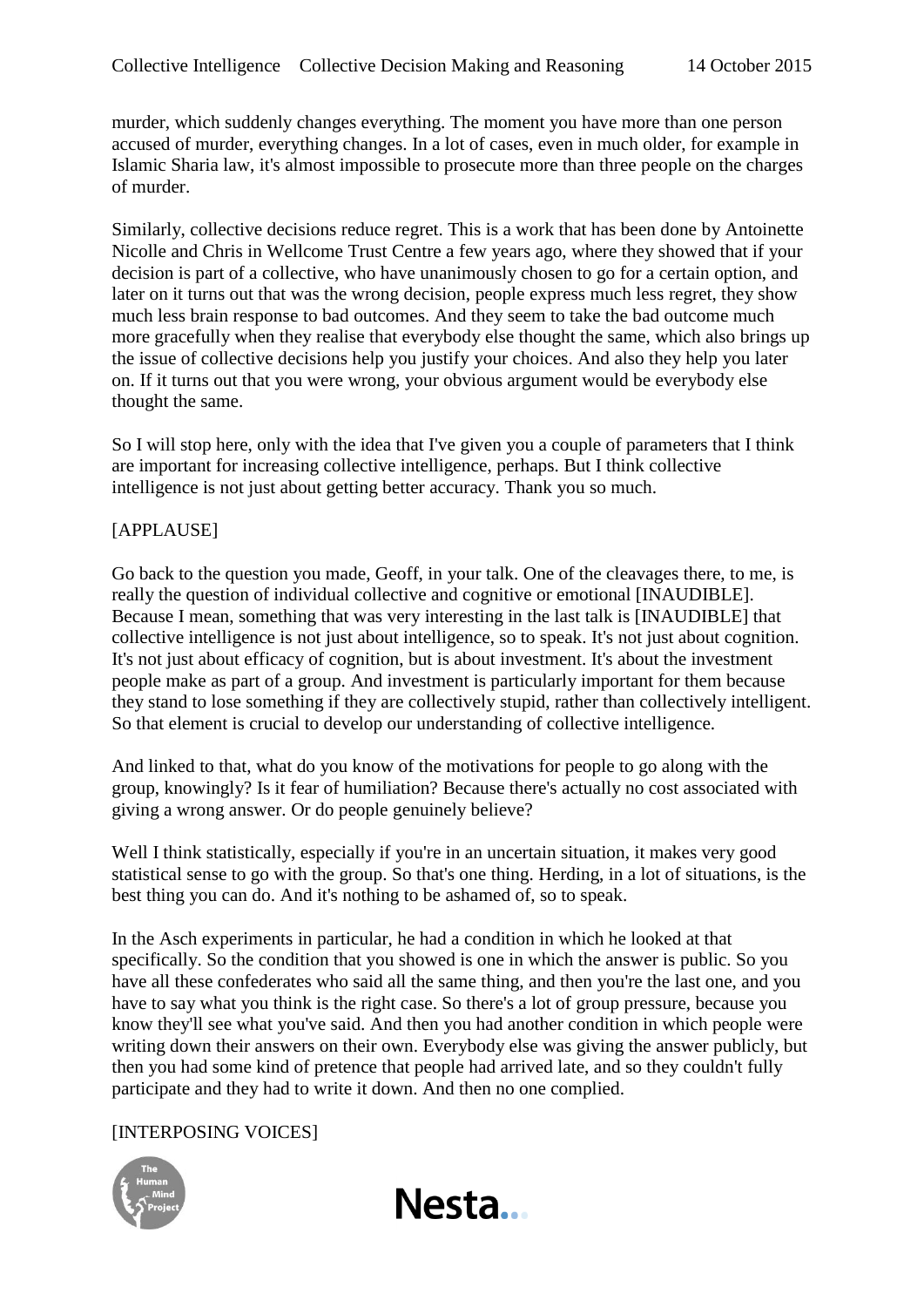So it is purely normative. It's like 10% percent. It's very, very low, the rate of trials in which people complied to it. In the case of the Asch experiments, we know it's truly normative. There is no informational conformity.

I found it interesting that in one of the [INAUDIBLE] we put gender. We would also put a gender of the participants. So I was wondering if you had done some studies related to social influence based on gender or other elements. I know that for juries, for example, there have been studies about when professionals were giving their opinion, that had much more power than people that were coming from different backgrounds, for example.

When I first read your paper and described it to someone, they said, he's just writing about men.

## [LAUGHTER]

Women are never like that. [INAUDIBLE].

#### [AUDIO OUT]

Yeah, I mean there will be gender differences, in particular, to some extent sometimes in how explicit the arguments are going to be. And that's also true of many-- so in many cultures, people frown on direct confrontation. So they're not going to tell you you're wrong because this and this. They're going to tell you something that it's pretty clear they want you to understand as a reason for why you're wrong, but they're not going to spell it out, because that would be rude.

And I think you have gender differences, cultural differences, but in the end, we're still talking about argumentation. So in a way, it's less easy to see, especially if you're not in that culture, because you don't understand what people are saying. But for people in the culture, it's pretty clear that they're arguing in the sense of exchanging reasons for their points of view. So we haven't done experiments with comparing genders. But we have done experiments in Japan, for instance, which is a bit like this, in which people try to avoid being overly confrontational, very much unlike France. And so we found over all the same result.

In one experiment, we had this interesting thing in which, when we asked the group-- so people gave answers on their own, and then they gave answers in pairs, and then they gave answers on their own again. And so on the pairs, there was not much improvement, because people were just averaging their opinions, because that's the best way to save face and to not offend anyone. But then, there was an improvement when they were giving their opinions on their own. So then during the discussion, each of them knew who was right. But they didn't say it, to be polite. But they knew who was right. So in a way, you still get the [INAUDIBLE] benefits, because people know what is the right answer without having the social implications of saying outright, you are wrong.

Well, in my experiments, this is a kind of ongoing issue, especially with quantitative modelling of interactive decision making. Almost all of my work, tested in several different countries, can only predict and explain male behaviour. But female behaviour-- my models failed to capture what they were doing in Iran, in Denmark, in China. And it is very funny, so



Nesta...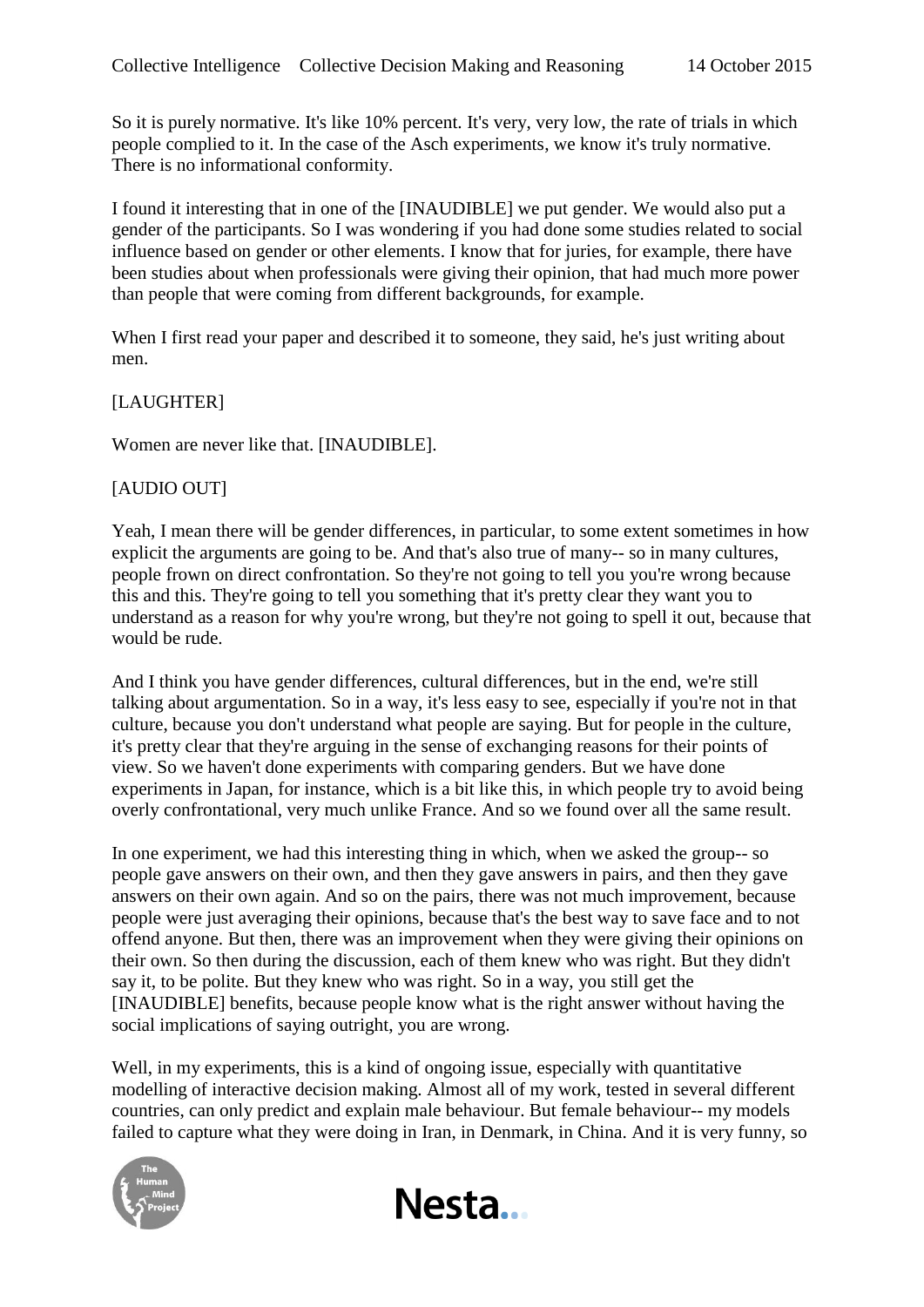I'm not offended if people laugh, because the regression line that you saw in the data, the red regression line, is actually derived from the quantitative model. And it holds in all of these countries that I told you if two people who are communicating are men.

In Denmark, female pairs actually fall mostly below that regression line. That means they underperform compared to what the optimum model expects them, given their own individual ability to do. In Iran, they actually overperform, so my model fails in different ways. So it's not just that my model fails in a simple way.

Excess collaboration that is, basically.

In the case of Iran, yes. And what I've seen in my data in Iran, which is very surprising, is that in Iranian women, their relationship to similarity seems to break down. What we have been thinking about as a consequence of sitting through a lot of these and watching the footage and looking at what people talk to each other about, is that I think perhaps the gender difference between how people resolve these uncertain collective decision makings should come down to what it is that we call the utility of what they are doing together.

I think it's fairly straightforward to assume that male dyads actually have a clear definition for us, not for them. I mean, we know clearly that their utility is to maximise accuracy. Whereas for females' dyads, I don't know what it is that they are trying to maximise. One thing that I can guess is that the process of collaboration and the process of listening to you once, and then listening to the other person, social inclusion, can be helpful. I've seen this happening in different countries when women promise future decisions to each other. They say we will go for this one, my decision, but I promise next time we disagree, I will go with yours.

In the context of a purely perceptual contrast discrimination, this is not something you want to do for doing better in this experiment. But they forego the accuracy in order to maybe transfer social capital to each other, which I think is basically just as sensible a strategy to have as maximising accuracy. They are volunteering for the experiment. It's not like their life depends on it. So if they have fun with it and do it the way they want, and that turns out to be consistent across countries, then that's for me to figure out why.

We need to move on in a moment, just maybe one very brief question to each of you. What, in the field you've set out, do you most want to know that you don't know?

## [INAUDIBLE]

## [LAUGHTER]

For me, the relationship between responsibility and accuracy. That's what I'm studying next.

Is that in terms of what you were just saying, how much at stake there is in--

My hypothesis is that people are ready to give up accuracy in order to reduce their responsibility. But I don't know what.